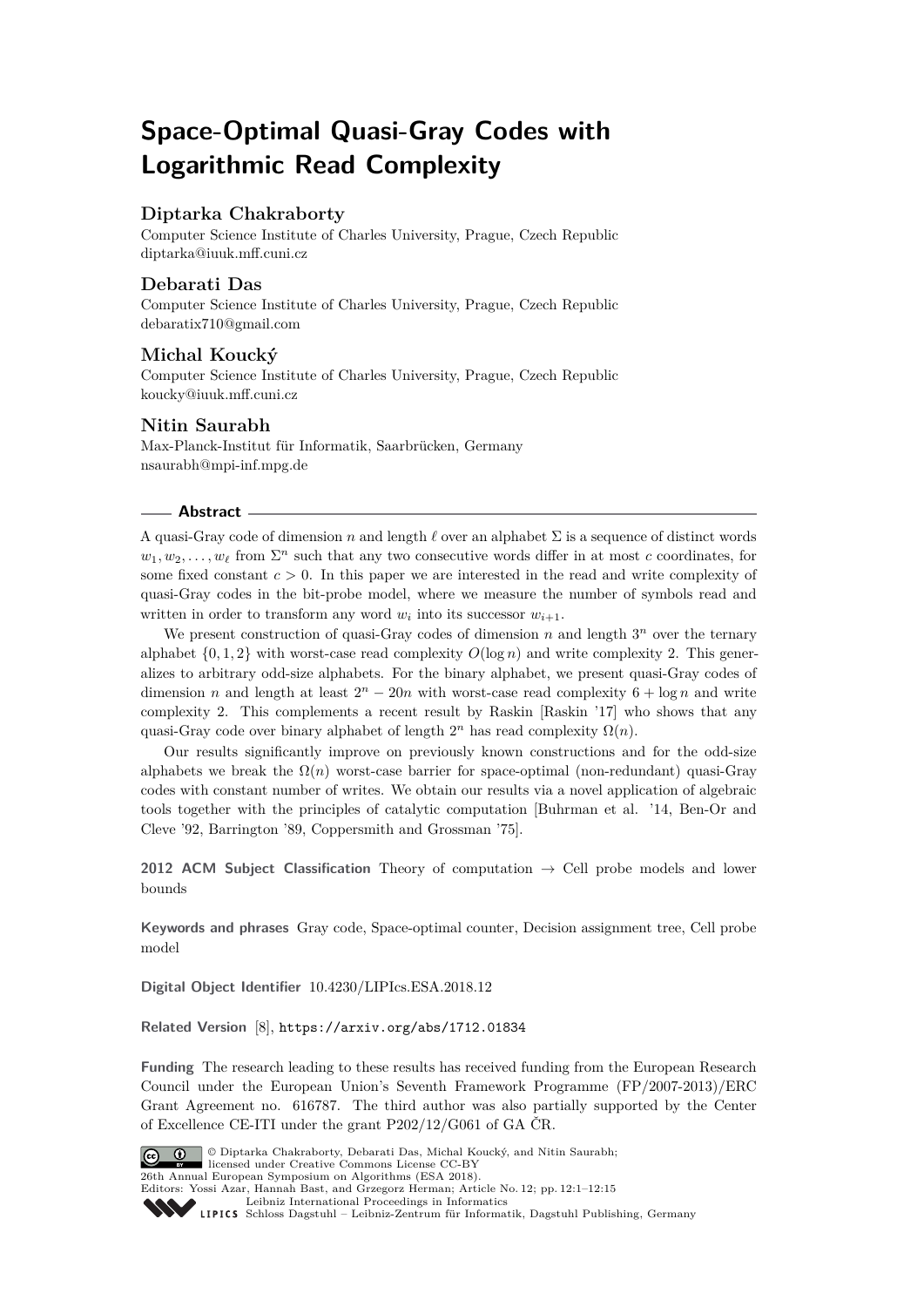#### **12:2 Space-Optimal Quasi-Gray Codes with Logarithmic Read Complexity**

**Acknowledgements** Authors would like to thank Gerth Stølting Brodal for bringing the problem to our attention, and to Petr Gregor for giving a talk on space-optimal counters in our seminar, which motivated this research. Authors thank Meena Mahajan and Venkatesh Raman for pointing out the result in [\[39\]](#page-13-0). We also thank anonymous reviewers for helpful suggestions that improved the presentation of the paper.

### **1 Introduction**

One of the fundamental problems in the domain of algorithm design is to list down all the objects belonging to a certain combinatorial class. Researchers are interested in efficient generation of a list such that an element in the list can be obtained by a small amount of change to the element that precedes it. One of the classic examples is the binary *Gray code* introduced by Gray [\[23\]](#page-13-1), initially used in pulse code communication. The original idea of a Gray code was to list down all binary strings of length  $n$ , i.e, all the elements of  $\mathbb{Z}_2^n$ , such that any two successive strings differ by exactly one bit. The idea was later generalized for other combinatorial classes (e.g. see [\[37,](#page-13-2) [28\]](#page-13-3)). Gray codes have found applications in a wide variety of areas, such as information storage and retrieval [\[9\]](#page-12-1), processor allocation [\[10\]](#page-12-2), computing the permanent [\[37\]](#page-13-2), circuit testing [\[41\]](#page-14-1), data compression [\[40\]](#page-13-4), graphics and image processing [\[1\]](#page-12-3), signal encoding [\[32\]](#page-13-5), modulation schemes for flash memories [\[26,](#page-13-6) [22,](#page-13-7) [44\]](#page-14-2) and many more. Interested reader may refer to an excellent survey by Savage [\[42\]](#page-14-3) for a comprehensive treatment on this subject.

In this paper we study the construction of Gray codes over  $\mathbb{Z}_m^n$  for any  $m \in \mathbb{N}$ . Originally, Gray codes were meant to list down all the elements from its domain but later studies (e.g. [\[20,](#page-12-4) [38,](#page-13-8) [5,](#page-12-5) [6\]](#page-12-6)) focused on the generalization where we list  $\ell$  distinct elements from the domain, each two consecutive elements differing in one position. We refer to such codes as Gray codes of length  $\ell$  [\[20\]](#page-12-4). When the code lists all the elements from its domain it is referred to as *space-optimal*. It is often required that the last and the first strings appearing in the list also differ in one position. Such codes are called *cyclic Gray codes*. Throughout this paper we consider only cyclic Gray codes and we refer to them simply as Gray codes. Researchers also study codes where two successive strings differ in at most *c* positions, for some fixed constant  $c > 0$ , instead of differing in exactly one position. Such codes are called *quasi-Gray codes* [\[5\]](#page-12-5)<sup>[1](#page-1-0)</sup> or *c*-Gray codes.

We study the problem of constructing quasi-Gray codes over  $\mathbb{Z}_m^n$  in the cell probe model [\[43\]](#page-14-4), where each cell stores an element from  $\mathbb{Z}_m$ . The efficiency of a construction is measured using three parameters. First, we want the length of a quasi-Gray code to be as large as possible. Ideally, we want space-optimal codes. Second, we want to minimize the number of coordinates of the input string the algorithm reads in order to generate the next (or, previous) string in the code. Finally, we also want the number of cells written in order to generate the successor (or, predecessor) string to be as small as possible. Since our focus is on quasi-Gray codes, the number of writes will always be bounded by a universal constant. We are interested in the worst-case behavior and we use *decision assignment trees* (DAT) of Fredman [\[20\]](#page-12-4) to measure these complexities.

The second requirement of the above is motivated from the study of *loopless generation* of combinatorial objects. In the loopless generation we are required to generate the next string from the code in constant time. Different loopless algorithms to generate Gray codes

<span id="page-1-0"></span><sup>1</sup> Readers may note that the definition of quasi-Gray code given in [\[20\]](#page-12-4) was different. The code referred as quasi-Gray code by Fredman [\[20\]](#page-12-4) is called Gray code of length  $\ell$  where  $\ell < m^n$ , in our notation.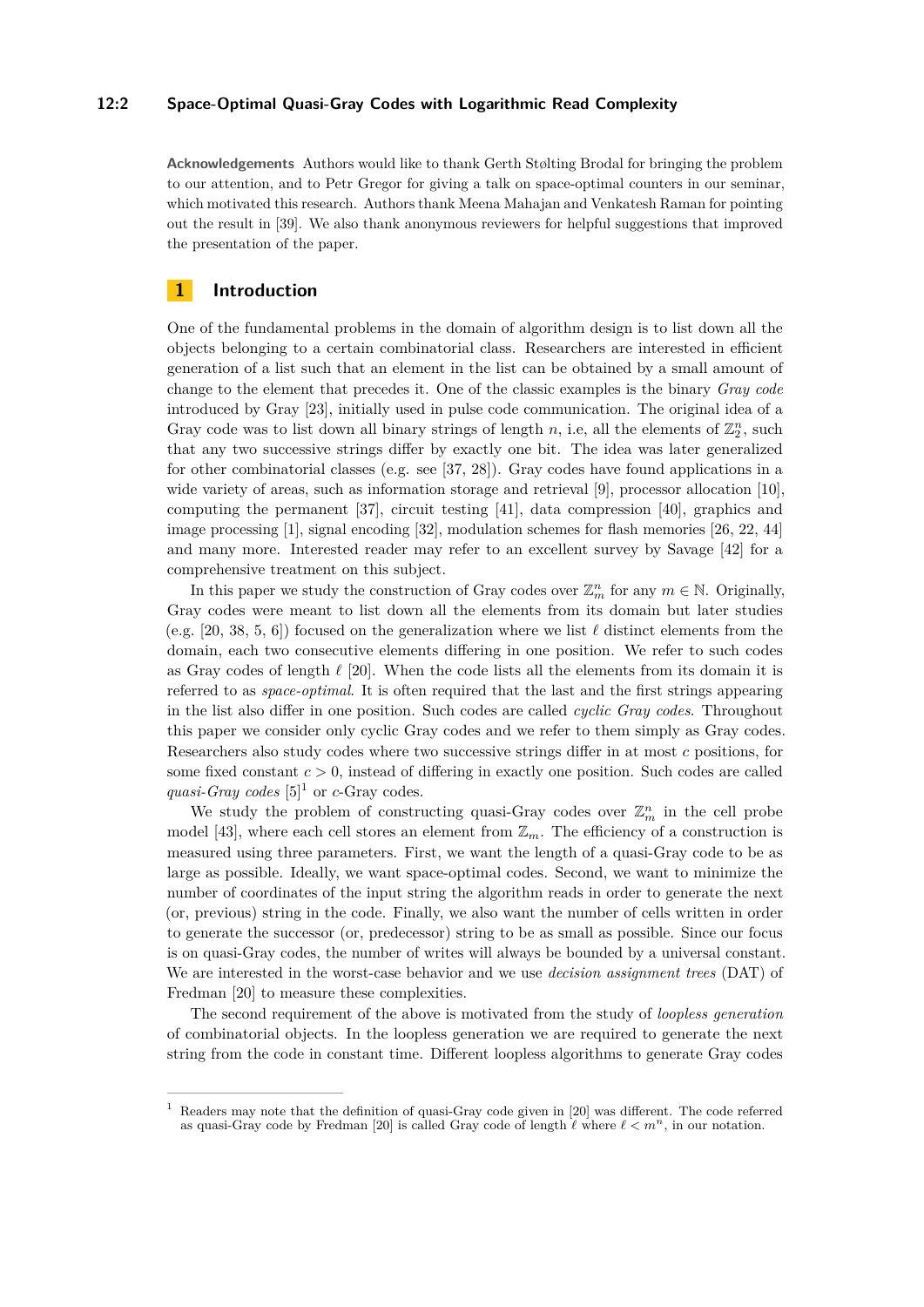are known in the literature [\[17,](#page-12-7) [4,](#page-12-8) [28\]](#page-13-3). However, those algorithms use extra memory cells in addition to the space required for the input string which makes it impossible to get a space-optimal code from them. More specifically, our goal is to design a decision assignment tree on *n* variables to generate a code over the domain  $\mathbb{Z}_m^n$ . If we allow extra memory cells (as in the case of loopless algorithms) then the corresponding DAT will be on  $n + b$  variables, where *b* is the number of extra memory cells used.

Although there are known quasi-Gray codes with logarithmic read complexity and constant write complexity [\[20,](#page-12-4) [38,](#page-13-8) [5,](#page-12-5) [6\]](#page-12-6), none of these constructions is space-optimal. The best result misses at least  $2^{n-t}$  strings from the domain when having read complexity  $t+O(\log n)$  [\[6\]](#page-12-6). Despite of an extensive research under many names, e.g., construction of Gray codes [\[20,](#page-12-4) [36,](#page-13-9) [16,](#page-12-9) [24\]](#page-13-10), dynamic language membership problem [\[19\]](#page-12-10), efficient representation of integers [\[38,](#page-13-8) [6\]](#page-12-6), so far we do not have any quasi-Gray code of length  $2^{n}-2^{\epsilon n}$ , for some constant  $\epsilon$  < 1, with worst-case read complexity  $o(n)$  and write complexity  $o(n)$ . The best worst-case read complexity for *space-optimal* Gray code is  $n-1$  [\[21\]](#page-13-11). Recently, Raskin [\[39\]](#page-13-0) showed that any space-optimal quasi-Gray code over the domain  $\mathbb{Z}_2^n$  must have read complexity  $\Omega(n)$ . This lower bound is true even if we allow non-constant write complexity. It is worth noting that this result can be extended to the domain  $\mathbb{Z}_m^n$  when  $m$  is even.

In this paper we show that such lower bound does not hold for quasi-Gray codes over  $\mathbb{Z}_m^n$ , when *m* is odd. In particular, we construct space-optimal quasi-Gray codes over  $\{0, 1, 2\}^n$ with read complexity  $4 \log_3 n$  and write complexity 2. As a consequence we get an exponential separation between the read complexity of space-optimal quasi-Gray code over  $\mathbb{Z}_2^n$  and that over  $\mathbb{Z}_3^n$ .

<span id="page-2-0"></span>▶ **Theorem 1.** Let  $m \in \mathbb{N}$  be odd and  $n \in \mathbb{N}$  be such that  $n \geq 15$ . Then, there is a space*optimal quasi-Gray code C over*  $\mathbb{Z}_m^n$  *for which, the two functions*  $next(C, w)$  *and*  $prev(C, w)$ *can be implemented by inspecting at most* 4 log*<sup>m</sup> n cells while writing only* 2 *cells.*

In the statement of the above theorem,  $next(C, w)$  denotes the element appearing after *w* in the cyclic sequence of the code *C*, and analogously,  $prev(C, w)$  denotes the preceding element. Using the argument as in [\[20,](#page-12-4) [36\]](#page-13-9) it is easy to see a lower bound of  $\Omega(\log_m n)$  on the read complexity when the domain is  $\mathbb{Z}_m^n$ . Hence our result is optimal up to some small constant factor.

Raskin shows  $\Omega(n)$  lower bound on the read complexity of space-optimal binary quasi-Gray codes. The existence of binary quasi-Gray codes with sub-linear read complexity of length  $2^n - 2^{\epsilon n}$ , for some constant  $\epsilon < 1$ , was open. Using a different technique than that used in the proof of Theorem [1](#page-2-0) we get a quasi-Gray code over the binary alphabet which enumerates all but  $O(n)$  many strings. This result generalizes to the domain  $\mathbb{Z}_q^n$  for any prime power *q*.

<span id="page-2-1"></span> $\triangleright$  **Theorem 2.** Let  $n \geq 15$  be any natural number. Then, there is a quasi-Gray code C of *length at least*  $2^n - 20n$  *over*  $\mathbb{Z}_2^n$ *, such that the two functions*  $next(C, w)$  *and*  $prev(C, w)$  *can be implemented by inspecting at most* 6 + log *n cells while writing only* 2 *cells.*

We remark that the points that are missing from *C* in the above theorem are all of the form  $\{0, 1\}^{O(\log n)} 0^{n - O(\log n)}$ .

If we are allowed to read and write constant fraction of *n* bits then Theorem [2](#page-2-1) can be adapted to get a quasi-Gray code of length  $2<sup>n</sup> - O(1)$  (see Section [5\)](#page-9-0). In this way we get a trade-off between length of the quasi-Gray code and the number of bits read in the worst-case. All of our constructions can be made uniform.

Using the Chinese Remainder Theorem (cf. [\[14\]](#page-12-11)), we also develop a technique that allows us to compose Gray codes over various domains. Hence, from quasi-Gray codes over domains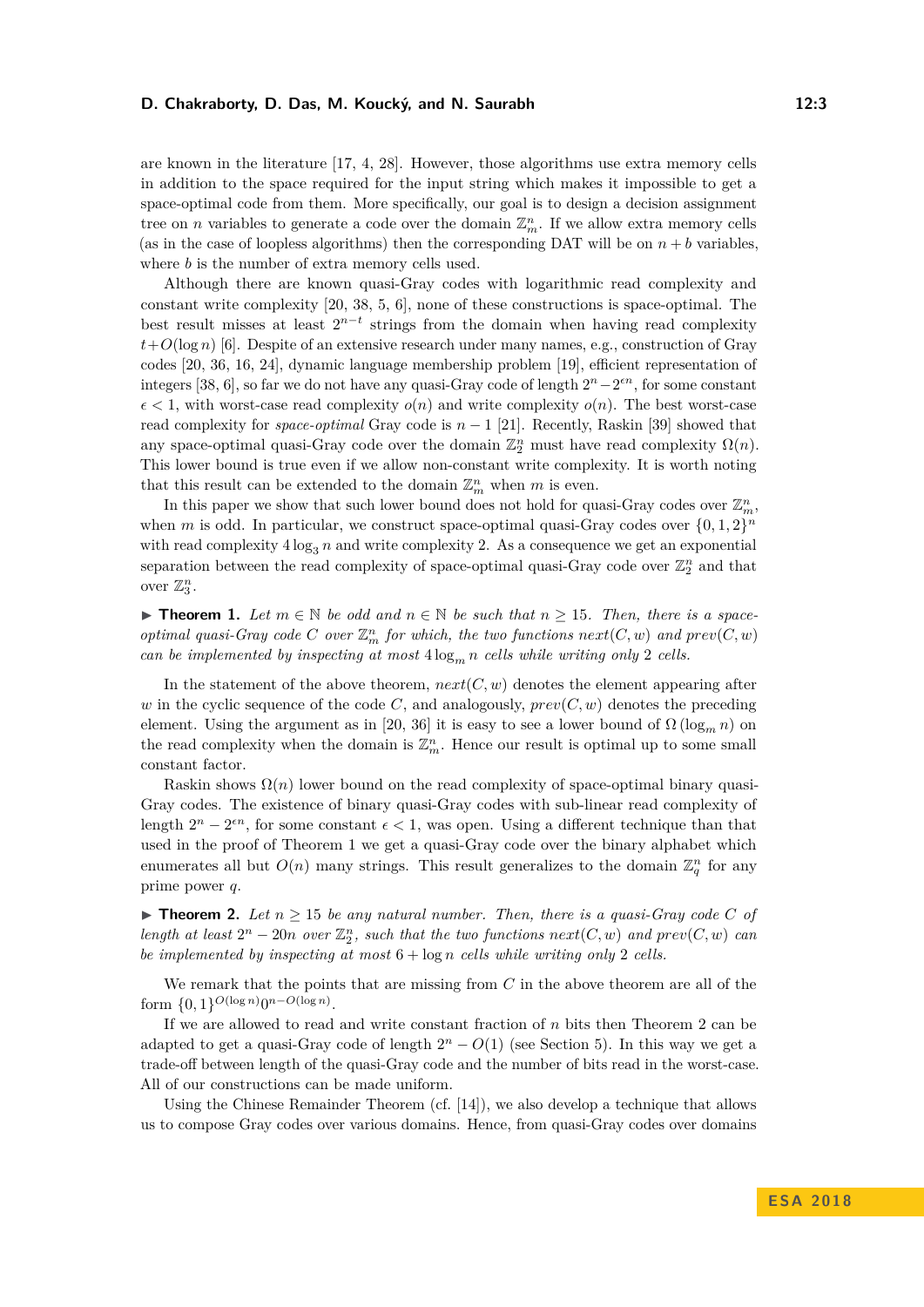#### **12:4 Space-Optimal Quasi-Gray Codes with Logarithmic Read Complexity**

 $\mathbb{Z}_{m_1}^n, \mathbb{Z}_{m_2}^n, \ldots, \mathbb{Z}_{m_k}^n$ , where  $m_i$ 's are pairwise co-prime, we can construct quasi-Gray codes over  $\mathbb{Z}_m^{n'}$ , where  $m = m_1 \cdot m_2 \cdots m_k$ . Using this technique on our main results, we get a quasi-Gray code over  $\mathbb{Z}_m^n$  for *any*  $m \in \mathbb{N}$  that misses only  $O(n \cdot o^n)$  strings where  $m = 2^{\ell} o$ for an odd *o*, while achieving the read complexity similar to that stated in Theorem [1.](#page-2-0) It is worth mentioning that if we get a space-optimal quasi-Gray code over the binary alphabet with non-trivial savings in read complexity, then we will have a space-optimal quasi-Gray code over the strings of alphabet  $\mathbb{Z}_m$  for any  $m \in \mathbb{N}$  with similar savings.

The technique by which we construct our quasi-Gray codes relies heavily on simple algebra which is a substantial departure from previous mostly combinatorial constructions. We view Gray codes as permutations on  $\mathbb{Z}_m^n$  and we decompose them into  $k$  simpler permutations on  $\mathbb{Z}_m^n$ , each being computable with read complexity 3 and write complexity 1. Then we apply a different composition theorem, than mentioned above, to obtain space-optimal quasi-Gray codes on  $\mathbb{Z}_m^{n'}$ ,  $n' = n + \log k$ , with read complexity  $O(1) + \log k$  and write complexity 2. The main issue is the decomposition of permutations into few simple permutations. This is achieved by techniques of catalytic computation [\[7\]](#page-12-12) going back to the work of Coppersmith and Grossman [\[13,](#page-12-13) [2,](#page-12-14) [3\]](#page-12-15).

It follows from the work of Coppersmith and Grossman [\[13\]](#page-12-13) that our technique is incapable of designing a space-optimal quasi-Gray code on  $\mathbb{Z}_2^{n'}$  as any such code represents an *oda* permutation. The tools we use give inherently only *even* permutations. However, we can construct quasi-Gray codes from cycles of length  $2^n - 1$  on  $\mathbb{Z}_2^n$  as they are even permutations. Indeed, that is what we do for our Theorem [2.](#page-2-1) We note that any efficiently computable odd permutation on  $\mathbb{Z}_2^n$ , with say read complexity  $(1 - \epsilon)n$  and write complexity  $O(1)$ , could be used together with our technique to construct a space-optimal quasi-Gray code on  $\mathbb{Z}_2^{n'}$ with read complexity at most  $(1 - \epsilon')n'$  and constant write complexity. This would represent a major progress on space-optimal Gray codes. (We would compose the odd permutation with some even permutation to obtain a full cycle on  $\mathbb{Z}_2^n$ . The size of the decomposition of the even permutation into simpler permutations would govern the read complexity of the resulting quasi-Gray code.)

Interestingly, Raskin's result relies on showing that a decision assignment tree of sub-linear read complexity must compute an even permutation.

### **1.1 Related works**

The construction of Gray codes is central to the design of algorithms for many combinatorial problems [\[42\]](#page-14-3). Frank Gray [\[23\]](#page-13-1) first came up with a construction of Gray code over binary strings of length *n*, where to generate the successor or predecessor strings one needs to read *n* bits in the worst-case. The type of code described in [\[23\]](#page-13-1) is known as *binary reflected Gray code*. Later Bose *et al.* [\[5\]](#page-12-5) provided a different type of Gray code construction, namely *recursive partition Gray code* which attains  $O(\log n)$  average case read complexity while having the same worst-case read requirements. The read complexity we referred here is in the bit-probe model. It is easy to observe that any space-optimal binary Gray code must read  $\log n + 1$  bits in the worst-case [\[20,](#page-12-4) [36,](#page-13-9) [21\]](#page-13-11). Recently, this lower bound was improved to  $n/2$  in [\[39\]](#page-13-0). An upper bound of even  $n-1$  was not known until very recently [\[21\]](#page-13-11). This is also the best known so far.

Fredman [\[20\]](#page-12-4) extended the definition of Gray codes by considering codes that may not enumerate all the strings (though presented in a slightly different way in [\[20\]](#page-12-4)) and also introduced the notion of *decision assignment tree* (DAT) to study the complexity of any code in the bit-probe model. He provided a construction that generates a Gray code of length  $2^{c \cdot n}$  for some constant  $c < 1$  while reducing the worst-case bit-read to  $O(\log n)$ . Using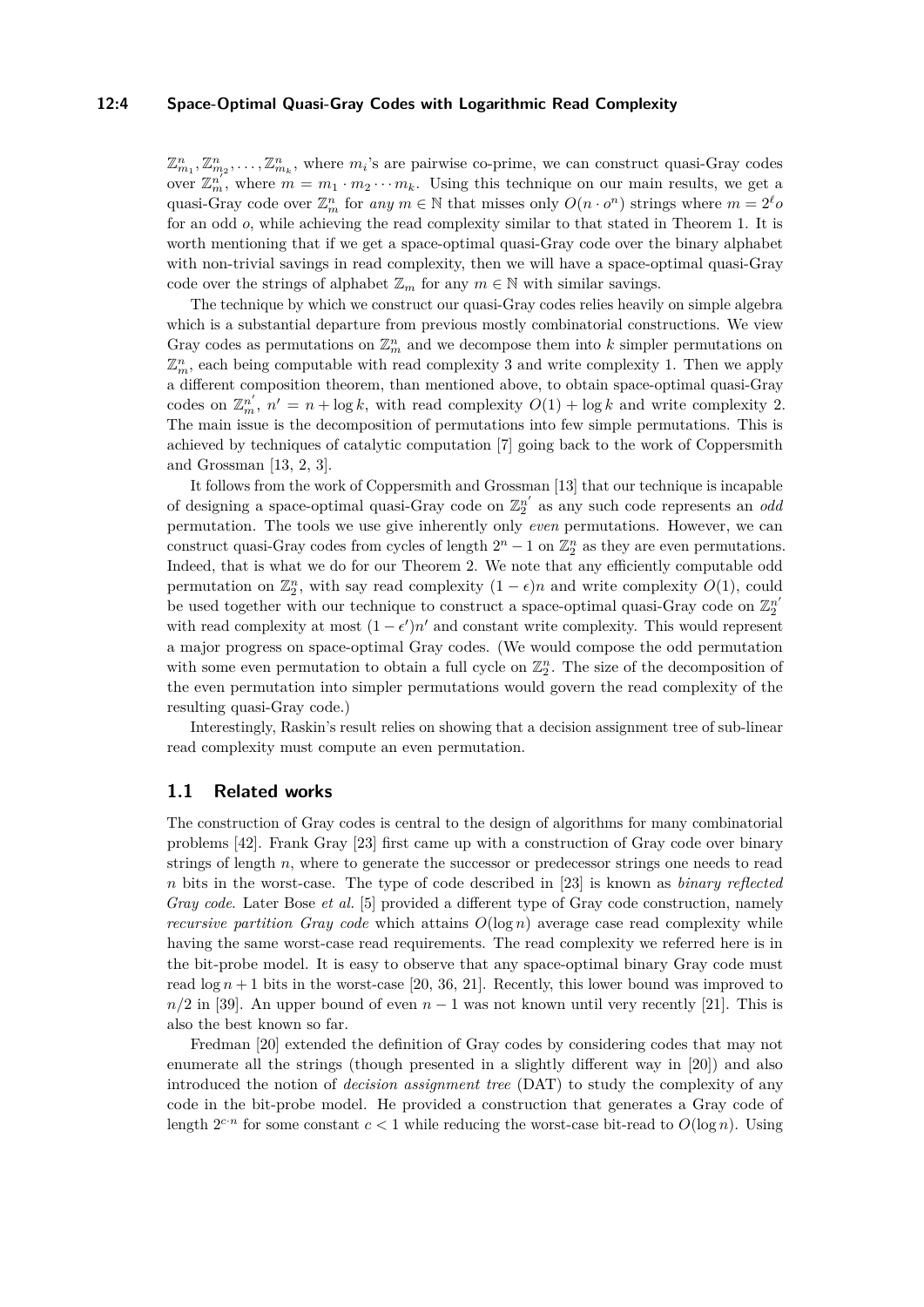| Reference          | Value of $m$                | length                   | Worst-case cell read | Worst-case cell write       |
|--------------------|-----------------------------|--------------------------|----------------------|-----------------------------|
| $[23]$             | $\overline{2}$              | $2^n$                    | $n_{\rm c}$          |                             |
| [20]               | $\overline{2}$              | $2^{\Theta(n)}$          | $O(\log n)$          | O(1)                        |
| $[19]$             | $\overline{2}$              | $\Theta(2^n/n)$          | $\log n + 1$         | $\log n + 1$                |
| [38]               | $\overline{2}$              | $2^{n-1}$                | $\log n + 4$         | $\overline{4}$              |
| [5]                | $\overline{2}$              | $2^{n} - O(2^{n}/n^{t})$ | $O(t \log n)$        | 3                           |
| [6]                | $\overline{2}$              | $2^n - 2^{n-t}$          | $\log n + t + 3$     | $\overline{2}$              |
| [6]                | $\mathcal{D}_{\mathcal{L}}$ | $2^n - 2^{n-t}$          | $\log n + t + 2$     | 3                           |
| $\left[ 21\right]$ | $\mathcal{D}_{\mathcal{L}}$ | $2^n$                    | $n-1$                | 1                           |
| Theorem 2          | $\overline{2}$              | $2^n - O(n)$             | $\log n + 4$         | $\mathcal{D}_{\mathcal{L}}$ |
| $\left[12\right]$  | any $m$                     | $m^n$                    | $n_{\rm c}$          | 1                           |
| Theorem 1          | any odd $m$                 | $m^n$                    | $4\log_m n+3$        | $\overline{2}$              |

<span id="page-4-0"></span>**Table 1** Taxonomy of construction of Gray/quasi-Gray codes over  $\mathbb{Z}_m^n$ .

the idea of Lucal's modified reflected binary code [\[31\]](#page-13-12), Munro and Rahman [\[38\]](#page-13-8) got a code of length  $2^{n-1}$  with worst-case read complexity only  $4 + \log n$ . However in their code two successive strings differ by 4 coordinates in the worst-case, instead of just one and we refer to such codes as quasi-Gray codes following the nomenclature used in [\[5\]](#page-12-5). Brodal et al. [\[6\]](#page-12-6) extended the results of [\[38\]](#page-13-8) by constructing a quasi-Gray code of length  $2^n - 2^{n-t}$  for arbitrary  $1 \le t \le n - \log n - 1$ , that has  $t + 3 + \log n$  bits  $(t + 2 + \log n$  bits) worst-case read complexity and any two successive strings in the code differ by at most 2 bits (3 bits).

In contrast to the Gray codes over binary alphabets, Gray codes over non-binary alphabets received much less attention. The construction of binary reflected Gray code was generalized to the alphabet  $\mathbb{Z}_m$  for any  $m \in \mathbb{N}$  in [\[18,](#page-12-17) [12,](#page-12-16) [27,](#page-13-13) [40,](#page-13-4) [28,](#page-13-3) [25\]](#page-13-14). However, each of those constructions reads *n* coordinates in the worst-case to generate the next element. As mentioned before, we measure the read complexity in the well studied cell probe model [\[43\]](#page-14-4) where we assume that each cell stores an element of  $\mathbb{Z}_m$ . The argument of Fredman in [\[20\]](#page-12-4) implies a lower bound of  $\Omega(\log_m n)$  on the read complexity of quasi-Gray code on  $\mathbb{Z}_m^n$ . To the best of our knowledge, for non-binary alphabets, there is nothing known similar to the results of Munro and Rahman or Brodal et al. [\[38,](#page-13-8) [6\]](#page-12-6). We summarize the previous results along with ours in Table [1.](#page-4-0)

Additionally, many variants of Gray codes have been studied in the literature. A particular one that has garnered a lot of attention in the past 30 years is the well-known *middle levels conjecture*. See [\[33,](#page-13-15) [34,](#page-13-16) [35,](#page-13-17) [24\]](#page-13-10), and the references therein. It has been established only recently [\[33\]](#page-13-15). The conjecture says that there exists a Hamiltonian cycle in the graph induced by the vertices on levels *n* and  $n + 1$  of the hypercube graph in  $2n + 1$  dimensions. In other words, there exists a Gray code on the middle levels. Mütze et al. [\[34,](#page-13-16) [35\]](#page-13-17) studied the question of efficiently enumerating such a Gray code in the word RAM model. They [\[35\]](#page-13-17) gave an algorithm to enumerate a Gray code in the middle levels that requires  $O(n)$  space and *on average* takes  $O(1)$  time to generate the next vertex. In this paper we consider the bit-probe model, and Gray codes over the complete hypercube. It would be interesting to know whether our technique can be applied for the middle level Gray codes.

### <span id="page-4-1"></span>**1.2 Our technique**

Our construction of Gray codes relies heavily on the notion of *s*-functions defined by Coppersmith and Grossman [\[13\]](#page-12-13). An *s*-function is a permutation  $\tau$  on  $\mathbb{Z}_m^n$  defined by a function  $f: \mathbb{Z}_m^s \to \mathbb{Z}_m$  and an  $(s + 1)$ -tuple of indices  $i_1, i_2, \ldots, i_s, j \in [n]$  such that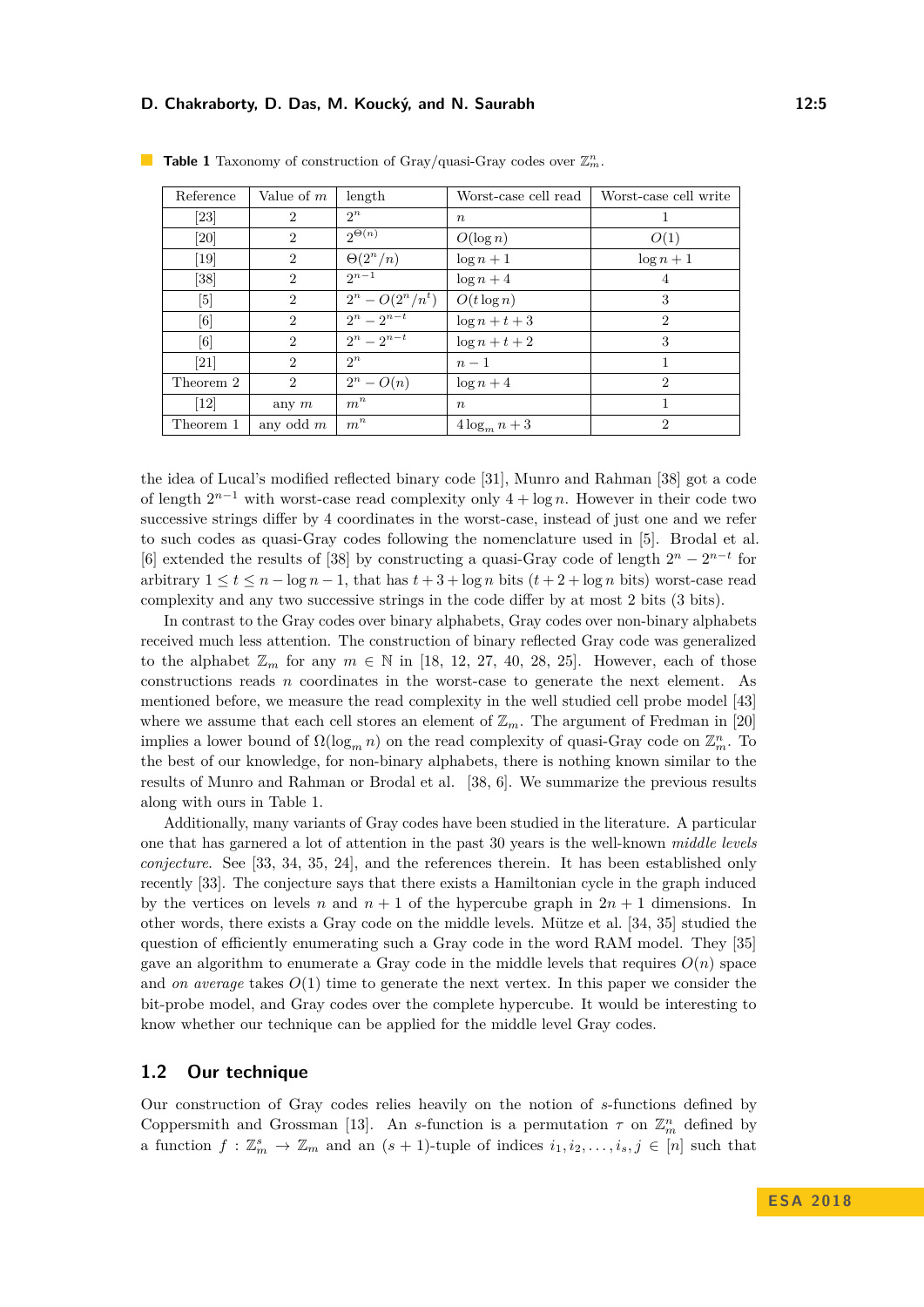#### **12:6 Space-Optimal Quasi-Gray Codes with Logarithmic Read Complexity**

 $\tau(\langle x_1, x_2, \ldots, x_n \rangle) = (\langle x_1, x_2, \ldots, x_{j-1}, x_j + f(x_{i_1}, \ldots, x_{i_s}), x_{j+1}, \ldots, x_n \rangle)$ , where the addition is inside  $\mathbb{Z}_m$ . Each *s*-function can be computed by some decision assignment tree that given a vector  $x = \langle x_1, x_2, \ldots, x_n \rangle$ , inspects  $s + 1$  coordinates of x and then it writes into a single coordinate of *x*.

A counter *C* (quasi-Gray code) on  $\mathbb{Z}_m^n$  can be thought of as a permutation on  $\mathbb{Z}_m^n$ . Our goal is to construct some permutation  $\alpha$  on  $\mathbb{Z}_m^n$  that can be written as a composition of 2-functions  $\alpha_1, \ldots, \alpha_k$ , i.e.,  $\alpha = \alpha_k \circ \alpha_{k-1} \circ \cdots \circ \alpha_1$ .

Given such a decomposition, we can build another counter  $C'$  on  $\mathbb{Z}_m^{r+n}$ , where  $r = \lceil \log_m k \rceil$ , for which the function  $next(C', x)$  operates as follows. The first *r*-coordinates of *x* serve as an *instruction pointer*  $i \in [m^r]$  that determines which  $\alpha_i$  should be executed on the remaining *n* coordinates of x. Hence, based on the current value *i* of the r coordinates, we perform  $\alpha_i$  on the remaining coordinates and then we update the value of  $i$  to  $i + 1$ . (For  $i > k$  we can execute the identity permutation which does nothing.)

We can use known Gray codes on  $\mathbb{Z}_m^r$  to represent the instruction pointer so that when incrementing *i* we only need to write into one of the coordinates. This gives a counter  $C'$ which can be computed by a decision assignment tree that reads  $r + 3$  coordinates and writes into 2 coordinates of *x*. (A similar composition technique is implicit in Brodal et al. [\[6\]](#page-12-6).) If *C* is of length  $\ell = m^n - t$ , then *C'* is of length  $m^{n+r} - tm^r$ . In particular, if *C* is space-optimal then so is  $C'$ .

Hence, we reduce the problem of constructing 2-Gray codes to the problem of designing large cycles in  $\mathbb{Z}_m^n$  that can be decomposed into 2-functions. Coppersmith and Grossman [\[13\]](#page-12-13) studied precisely the question of, which permutations on  $\mathbb{Z}_2^n$  can be written as a composition of 2-functions. They show that a permutation on  $\mathbb{Z}_2^n$  can be written as a composition of 2-functions if and only if the permutation is even. Since  $\mathbb{Z}_2^n$  is of even size, a cycle of length  $2^n$  on  $\mathbb{Z}_2^n$  is an odd permutation and thus it cannot be represented as a composition of 2-functions. However, their result also implies that a cycle of length  $2^n - 1$  on  $\mathbb{Z}_2^n$  can be decomposed into 2-functions.

We want to use the counter composition technique described above in connection with a cycle of length  $2^n - 1$ . To maximize the length of the cycle  $C'$  in  $\mathbb{Z}_2^{n+r}$ , we need to minimize *k*, the number of 2-functions in the decomposition. By a simple counting argument, most cycles of length  $2^n - 1$  on  $\mathbb{Z}_2^n$  require *k* to be exponentially large in *n*. This is too large for our purposes. Luckily, there are cycles of length  $2^n - 1$  on  $\mathbb{Z}_2^n$  that can be decomposed into polynomially many 2-functions, and we obtain such cycles from linear transformations.

There are linear transformations  $\mathbb{Z}_2^n \to \mathbb{Z}_2^n$  which define a cycle on  $\mathbb{Z}_2^n$  of length  $2^n - 1$ . For example, the matrix corresponding to the multiplication by a fixed generator of the multiplicative group  $\mathbb{F}_{2^n}^*$  of the Galois field  $GF[2^n]$  is such a matrix. Such matrices are full rank and they can be decomposed into  $O(n^2)$  elementary matrices, each corresponding to a 2-function. Moreover, there are matrices derived from primitive polynomials that can be decomposed into at most  $4n$  elementary matrices.<sup>[2](#page-5-0)</sup> We use them to get a counter on  $\mathbb{Z}_2^{n'}$ of length at least  $2^{n'} - 20n'$  whose successor and predecessor functions are computable by decision assignment trees of read complexity  $\leq 6 + \log n'$  and write complexity 2. Such counter represents 2-Gray code of the prescribed length. For any prime *q*, the same construction yields 2-Gray codes of length at least  $q^{n'} - 5q^2n'$  with decision assignment trees of read complexity  $\leq 6 + \log_q n'$  and write complexity 2.

<span id="page-5-0"></span><sup>2</sup> Primitive polynomials were previously also used in a similar problem, namely to construct shift-register sequences (see e.g. [\[28\]](#page-13-3)).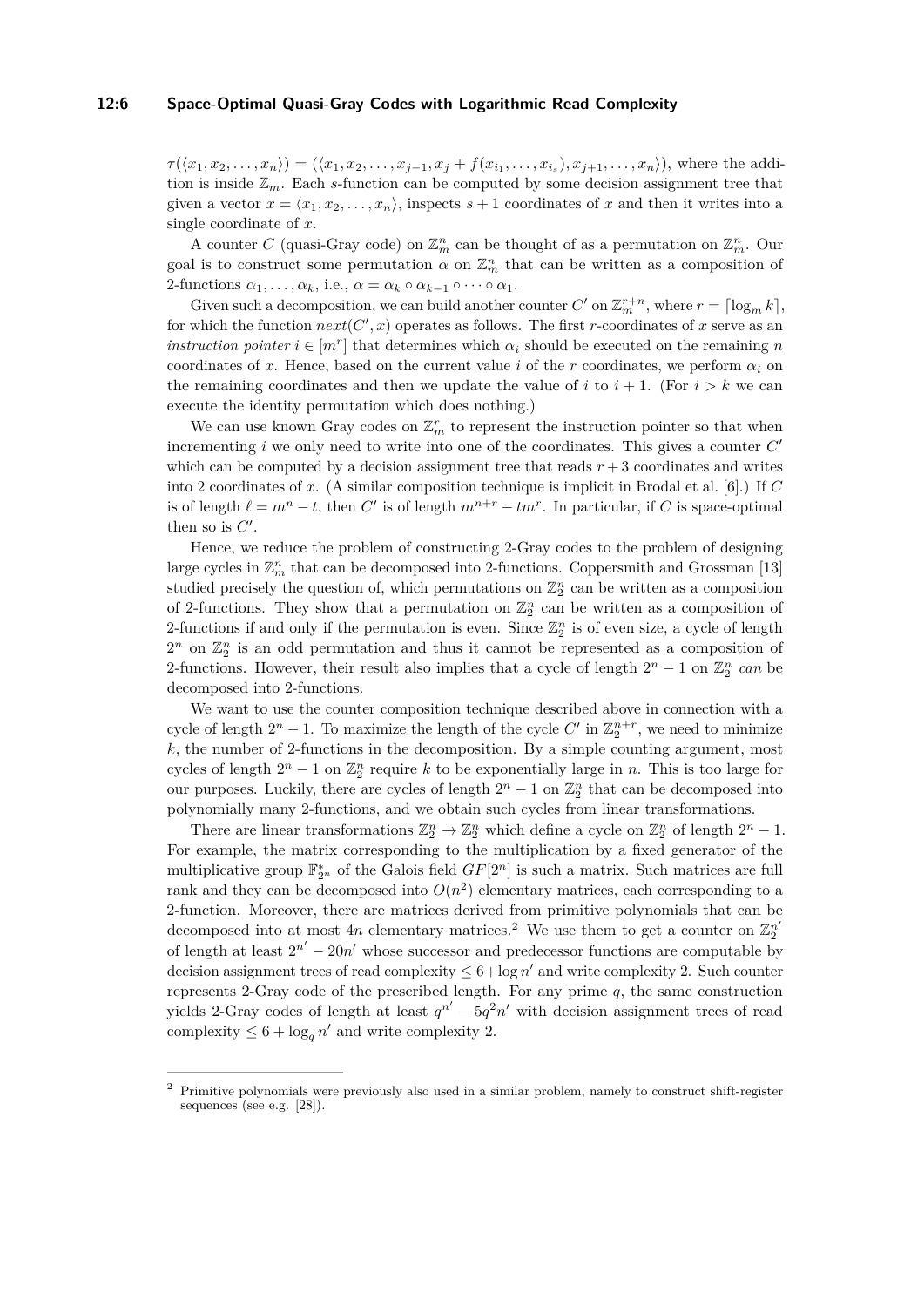The results of Coppersmith and Grossman [\[13\]](#page-12-13) can be generalized to  $\mathbb{Z}_m^n$  as stated in Richard Cleve's thesis [\[11\]](#page-12-18).<sup>[3](#page-6-0)</sup> For odd *m*, if a permutation on  $\mathbb{Z}_m^n$  is even then it can be decomposed into 2-functions. Since  $m^n$  is odd, a cycle of length  $m^n$  on  $\mathbb{Z}_m^n$  is an even permutation and so it can be decomposed into 2-functions. If the number *k* of those functions is small, so the  $\log_m k$  is small, we get the sought after counter with small read complexity. However, for most cycles of length  $m^n$  on  $\mathbb{Z}_m^n$ , k is exponential in *n*.

We show though, that there is a cycle  $\alpha$  of length  $m^n$  on  $\mathbb{Z}_m^n$  that can be decomposed into  $O(n^3)$  2-functions. This in turn gives space-optimal 2-Gray codes on  $\mathbb{Z}_m^{n'}$  with decision assignment trees of read complexity  $O(\log_m n')$  and write complexity 2.

We obtain the cycle  $\alpha$  and its decomposition in two steps. First, for  $i \in [n]$ , we consider the permutation  $\alpha_i$  on  $\mathbb{Z}_m^n$  which maps each element  $0^{i-1}ay$  onto  $0^{i-1}(a+1)y$ , for  $a \in \mathbb{Z}_m$ and  $y \in \mathbb{Z}_m^{n-i}$ , while other elements are mapped to themselves. Hence,  $\alpha_i$  is a product of  $m^{n-i}$  disjoint cycles of length *m*. We show that  $\alpha = \alpha_n \circ \alpha_{n-1} \circ \cdots \circ \alpha_1$  is a cycle of length  $m^n$ . In the next step we decompose each  $\alpha_i$  into  $O(n^2)$  2-functions.

For  $i \leq n-2$ , we can decompose  $\alpha_i$  using the technique of Ben-Or and Cleve [\[3\]](#page-12-15) and its refinement in the form of catalytic computation of Buhrman et al. [\[7\]](#page-12-12). We can think of  $x \in \mathbb{Z}_m^n$  as content of *n* memory registers, where  $x_1, \ldots, x_{i-1}$  are the input registers,  $x_i$  is the output register, and  $x_{i+1}, \ldots, x_n$  are the working registers. The catalytic computation technique gives a program consisting of  $O(n^2)$  instructions, each being equivalent to a 2function, which performs the desired adjustment of  $x_i$  based on the values of  $x_1, \ldots, x_{i-1}$ without changing the ultimate values of the other registers. (We need to increment  $x_i$  iff  $x_1, \ldots, x_{i-1}$  are all zero.) This program directly gives the desired decomposition of  $\alpha_i$ , for  $i \leq n-2$ . (Our proof in Section [6](#page-11-0) uses the language of permutations.)

The technique of catalytic computation fails for  $\alpha_{n-1}$  and  $\alpha_n$  as the program needs at least two working registers to operate. Hence, for  $\alpha_{n-1}$  and  $\alpha_n$  we have to develop entirely different technique. This is not trivial and quite technical but it is nevertheless possible, thanks to the specific structure of  $\alpha_{n-1}$  and  $\alpha_n$ .

#### **2 Preliminaries**

In the rest of the paper we only present constructions of the successor function  $next(C, w)$ for our codes. Since all the operations in those constructions are readily invertible, the same arguments also give the predecessor function  $prev(C, w)$ .

**Notation:** We use the standard notions of groups and fields, and mostly we will use only elementary facts about them (see [\[15,](#page-12-19) [30\]](#page-13-18) for background.). By  $\mathbb{Z}_m$  we mean the set of integers modulo *m*, i.e.,  $\mathbb{Z}_m := \mathbb{Z}/m\mathbb{Z}$ . Throughout this paper whenever we use addition and multiplication operation between two elements of  $\mathbb{Z}_m$ , then we mean the operations within  $\mathbb{Z}_m$  that is modulo *m*. For any  $m \in \mathbb{N}$ , we let  $[m]$  denote the set  $\{1, 2, \ldots, m\}$ . Unless stated otherwise explicitly, all the logarithms we consider throughout this paper are based 2.

Now we define the notion of counters used in this paper.

 $\triangleright$  **Definition 3** (Counter). A *counter* of length  $\ell$  over a domain  $\mathcal{D}$  is any cyclic sequence  $C = (w_1, \ldots, w_\ell)$  such that  $w_1, \ldots, w_\ell$  are distinct elements of D. With the counter C we associate two functions  $next(C, w)$  and  $prev(C, w)$  that give the successor and predecessor element of *w* in *C*, that is for  $i \in [\ell], next(C, w_i) = w_i$  where  $j - i = 1 \text{ mod } \ell$ , and  $\text{prev}(C, w_i) = w_k$  where  $i - k = 1 \mod l$ . If  $\ell = |\mathcal{D}|$ , we call the counter a *space-optimal counter*.

<span id="page-6-0"></span><sup>3</sup> Unfortunately, there is no written record of the proof.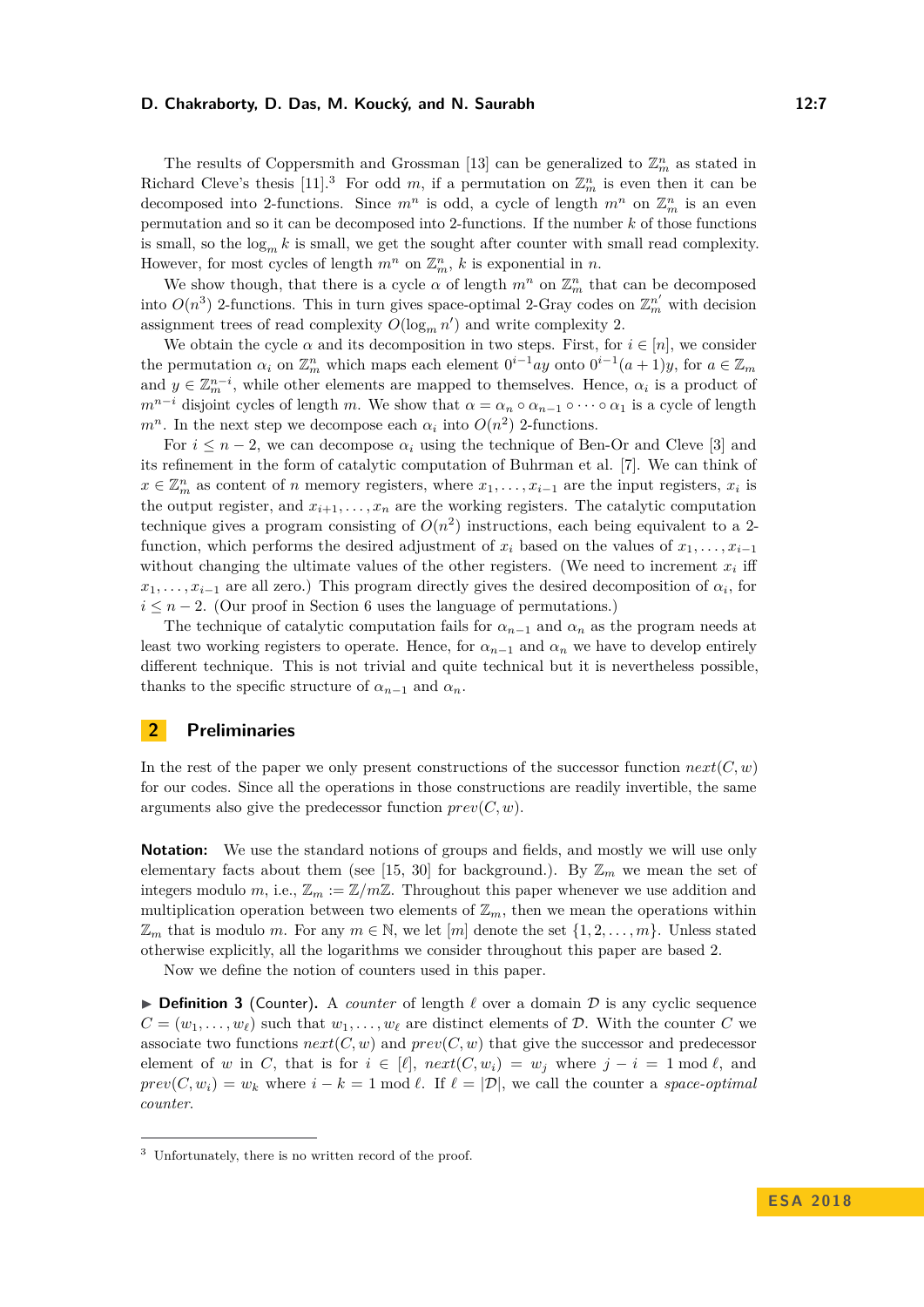#### **12:8 Space-Optimal Quasi-Gray Codes with Logarithmic Read Complexity**

Often elements in the underlying domain  $\mathcal D$  have some "structure" to them. In such cases, it is desirable to have a counter such that consecutive elements in the sequence differ by a "small" change in the "structure". We make this concrete in the following definition.

**Definition 4** (Gray Code). Let  $\mathcal{D}_1, \ldots, \mathcal{D}_n$  be finite sets. A *Gray code* of length  $\ell$  over the domain  $\mathcal{D} = \mathcal{D}_1 \times \cdots \times \mathcal{D}_n$  is a counter  $(w_1, \ldots, w_\ell)$  of length  $\ell$  over  $\mathcal D$  such that any two consecutive strings  $w_i$  and  $w_j$ ,  $j - i = 1 \text{ mod } \ell$ , differ in exactly one coordinate when viewed as an *n*-tuple. More generally, if for some constant  $c \geq 1$ , any two consecutive strings  $w_i$  and  $w_j$ ,  $j - i = 1$  mod  $\ell$ , differ in at most *c* coordinates such a counter is called a *c-Gray Code*.

By a quasi-Gray code we mean *c*-Gray code for some unspecified fixed *c >* 0. In the literature sometimes people do not place any restriction on the relationship between  $w_\ell$  and *w*<sup>1</sup> and they refer to such a sequence a (quasi)-Gray code. In their terms, our codes would be *cyclic* (quasi-)-Gray codes. If  $\ell = |\mathcal{D}|$ , we call the codes *space-optimal* (quasi-)Gray codes.

**Decision Assignment Tree:** The computational model we consider in this paper is called *Decision Assignment Tree* (DAT). The definition we provide below is a generalization of that given in [\[20\]](#page-12-4). It is intended to capture random access machines with small word size.

Let us fix an underlying domain  $\mathcal{D}^n$  whose elements we wish to enumerate. In the following, we will denote an element in  $\mathcal{D}^n$  by  $\langle x_1, x_2, \ldots, x_n \rangle$ . A decision assignment tree is a |D|-ary tree such that each internal node is labeled by one of the variables  $x_1, x_2, \ldots, x_n$ . Furthermore, each outgoing edge of an internal node is labeled with a distinct element of D. Each leaf node of the tree is labeled by a set of assignment instructions that set new (fixed) values to chosen variables. The variables which are not mentioned in the assignment instructions remain unchanged.

The execution on a decision assignment tree on a particular input vector  $\langle x_1, \ldots, x_n \rangle \in \mathcal{D}^n$ starts from the root of the tree and continues in the following way: at a non-leaf node labeled with a variable  $x_i$ , the execution queries  $x_i$  and depending on the value of  $x_i$  the control passes to the node following the outgoing edge labeled with the value of *x<sup>i</sup>* . Upon reaching a leaf, the corresponding set of assignment statements is used to modify the vector  $\langle x_1, x_2, \ldots, x_n \rangle$ and the execution terminates. The modified vector is the output of the execution.

Thus, each decision assignment tree computes a mapping from  $\mathcal{D}^n$  into  $\mathcal{D}^n$ . We are interested in decision assignment trees computing the mapping  $next(C, \langle x_1, x_2, \ldots, x_n \rangle)$  for some counter *C*. When *C* is space-optimal we can assume, without loss of generality, that each leaf assigns values only to the variables that it reads on the path from the root to the leaf. (Otherwise, the decision assignment tree does not compute a bijection.) We define the *read complexity* of a decision assignment tree *T*, denoted by  $READ(T)$ , as the maximum number of non-leaf nodes along any path from the root to a leaf. Observe that any mapping from  $\mathcal{D}^n$  into  $\mathcal{D}^n$  can be implemented by a decision assignment tree with read complexity *n*. We also define the *write complexity* of a decision assignment tree  $T$ , denoted by  $\text{WRITE}(T)$ , as the maximum number of assignment instructions in any leaf.

Instead of the domain  $\mathcal{D}^n$ , we will sometimes also use domains that are a cartesian product of different domains. The definition of a decision assignment tree naturally extends to this case of different variables having different domains.

For any counter  $C = (w_1, \ldots, w_\ell)$ , we say that C is computed by a decision assignment tree *T* if and only if for  $i \in [\ell], next(C, w_i) = T(w_i)$ , where  $T(w_i)$  denotes the output string obtained after an execution of  $T$  on  $w_i$ . Note that any two consecutive strings in the cyclic sequence of *C* differ by at most WRITE(*T*) many coordinates. For a small constant  $c \geq 1$ , some domain  $\mathcal{D}$ , and all large enough *n*, we will be interested in constructing cyclic counters on  $\mathcal{D}^n$  that are computed by decision assignment trees of write complexity *c* and read complexity  $O(\log n)$ . By definition such cyclic counters will necessarily be *c*-Gray codes.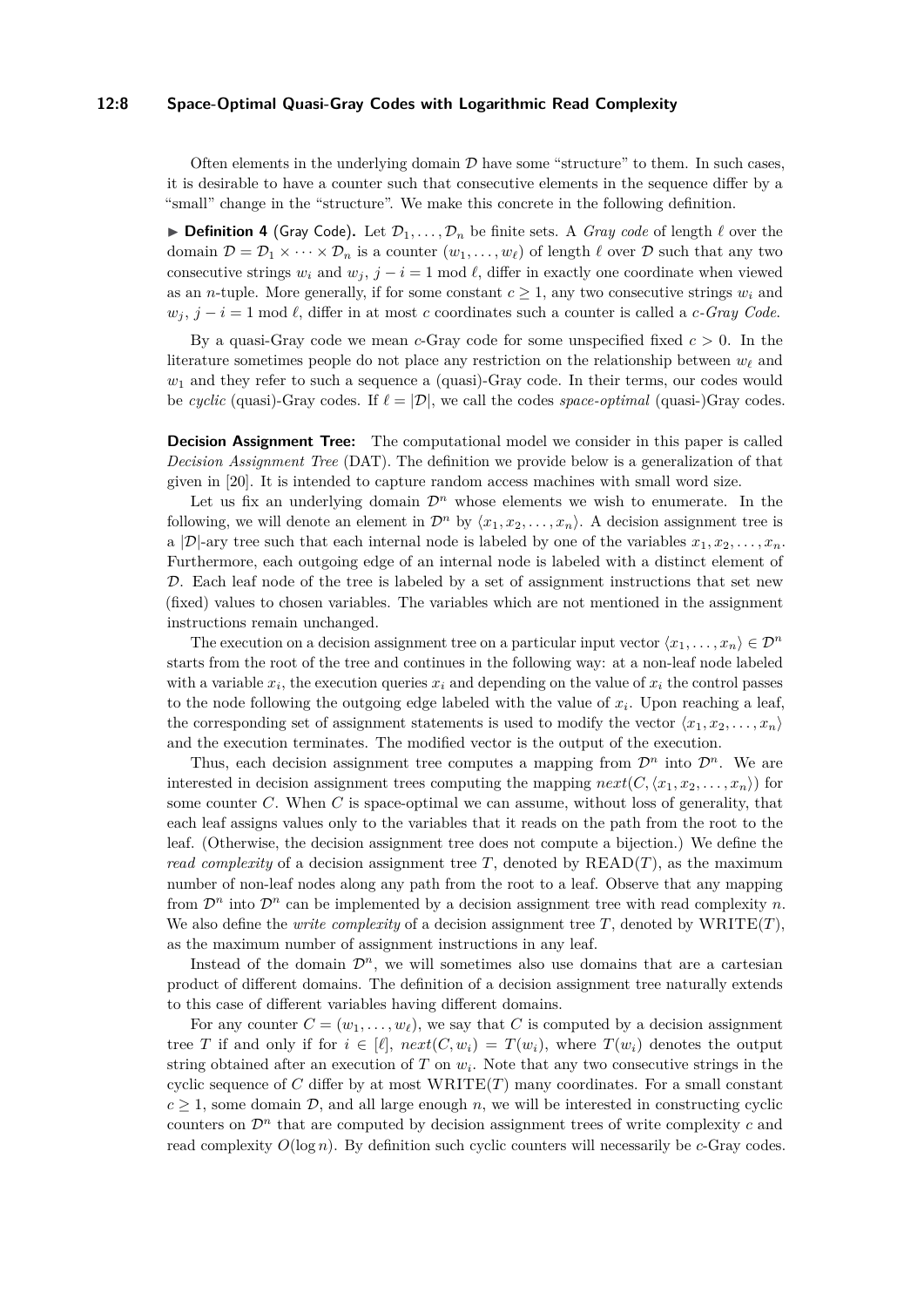### **2.1 Construction of Gray codes**

For our construction of quasi-Gray codes on a domain  $\mathcal{D}^n$  with decision assignment trees of small read and write complexity we will need ordinary Gray codes on a domain  $\mathcal{D}^{O(\log n)}$ . Several constructions of space-optimal binary Gray codes are known where the oldest one is the binary reflected Gray code [\[23\]](#page-13-1). This can be generalized to space-optimal (cyclic) Gray codes over non-binary alphabets (see e.g. [\[12,](#page-12-16) [28\]](#page-13-3)).

**► Theorem 5** ([\[12,](#page-12-16) [28\]](#page-13-3)). For any  $m, n \in \mathbb{N}$ , there is a space-optimal (cyclic) Gray code over  $\mathbb{Z}_m^n$ .

### **3 Chinese Remainder Theorem for Counters**

Below we describe how to compose decision assignment trees over different domains to get a decision assignment tree for a larger mixed domain. For all the details and proofs we refer the reader to the full version of this paper [\[8\]](#page-12-0).

I **Theorem 6** (Chinese Remainder Theorem for Counters)**.** *Let r, n*1*, . . . , n<sup>r</sup>* ∈ N *be integers, and let*  $\mathcal{D}_{1,1}, \ldots, \mathcal{D}_{1,n_1}, \mathcal{D}_{2,1}, \ldots, \mathcal{D}_{r,n_r}$  *be some finite sets of size at least two. Let*  $\ell_1 \geq r-1$  *be an integer, and*  $\ell_2, \ldots, \ell_r$  *be pairwise co-prime integers. For*  $i \in [r]$ *, let*  $C_i$  *be a counter of length*  $\ell_i$ *over*  $\mathcal{D}_i = \mathcal{D}_{i,1} \times \cdots \times \mathcal{D}_{i,n_i}$  *computed by a decision assignment tree*  $T_i$  *over*  $n_i$  *variables. Then, there exists a decision assignment tree T over*  $\sum_{i=1}^{r} n_i$  *variables that implements a counter C of length*  $\prod_{i=1}^r \ell_i$  *over*  $\mathcal{D}_1 \times \cdots \times \mathcal{D}_r$ *. Furthermore,*  $\text{READ}(T) = n_1 + \max\{\text{READ}(T_i)\}_{i=2}^r$ *,*  $and$   $\text{WRITE}(T) = \text{WRITE}(T_1) + \max{\text{WRITE}(T_i)}_{i=2}^r$ .

We remark that if  $C_i$ 's in the theorem are space-optimal then so is  $C$ . The proof of the theorem constructs a special type of a counter where we always read the first coordinate, increment it, and further depending on its value, we may update the value of another coordinate. Note, for such type of a counter the co-primality condition is necessary at least for  $\ell_1 = 2, 3$  (see the full version [\[8\]](#page-12-0)).

As a corollary of the above theorem, to get a decision assignment tree implementing space-optimal quasi-Gray codes over  $\mathbb{Z}_m$  for any  $m \in \mathbb{N}$ , we only need decision assignment trees implementing space-optimal quasi-Gray codes over  $\mathbb{Z}_2$  and  $\mathbb{Z}_m$ , for odd m.

### **4 Permutation Group and Construction of Counters**

We start this section with some basic notation and facts about the permutation group which we will use heavily in the rest of the paper. The set of all permutations over a domain  $D$ forms a group under the composition operation, denoted by ◦, which is defined as follows: for any two permutations  $\sigma$  and  $\alpha$ ,  $\sigma \circ \alpha(x) = \sigma(\alpha(x))$ , where  $x \in \mathcal{D}$ . The corresponding group, denoted  $S_N$ , is the *symmetric group* of order  $N = |\mathcal{D}|$ . We say, a permutation  $\sigma \in S_N$ is a *cycle* of length  $\ell$  if there are distinct elements  $a_1, \ldots, a_\ell \in [N]$  such that for  $i \in [\ell - 1]$ ,  $a_{i+1} = \sigma(a_i)$ ,  $a_1 = \sigma(a_\ell)$ , and for all  $a \in [N] \setminus \{a_1, a_2, \ldots, a_\ell\}$ ,  $\sigma(a) = a$ . We denote such a cycle by  $(a_1, a_2, \cdots, a_\ell)$ .

Roughly speaking, a counter of length  $\ell$  over  $\mathcal{D}$ , in the language of permutations, is nothing but a cycle of the same length in  $S_{|\mathcal{D}|}$ . We now make this correspondence precise and give a construction of a decision assignment tree that implements such a counter.

We state our key lemma to construct Gray codes from a decomposition of a permutation.

<span id="page-8-0"></span> $▶$  **Lemma 7.** *Let*  $D = D_1 \times \cdots \times D_r$  *be a domain. Suppose*  $\sigma_1, \ldots, \sigma_k \in S_{|D|}$  *are such that*  $\sigma = \sigma_k \circ \sigma_{k-1} \circ \cdots \circ \sigma_1$  *is a cycle of length*  $\ell$ *. Let*  $T_1, \ldots, T_k$  *be decision assignment trees that implement*  $\sigma_1, \ldots, \sigma_k$  *respectively. Let*  $\mathcal{D}' = \mathcal{D}'_1 \times \cdots \times \mathcal{D}'_{r'}$  *be a domain such that*  $|\mathcal{D}'| \geq k$ *,*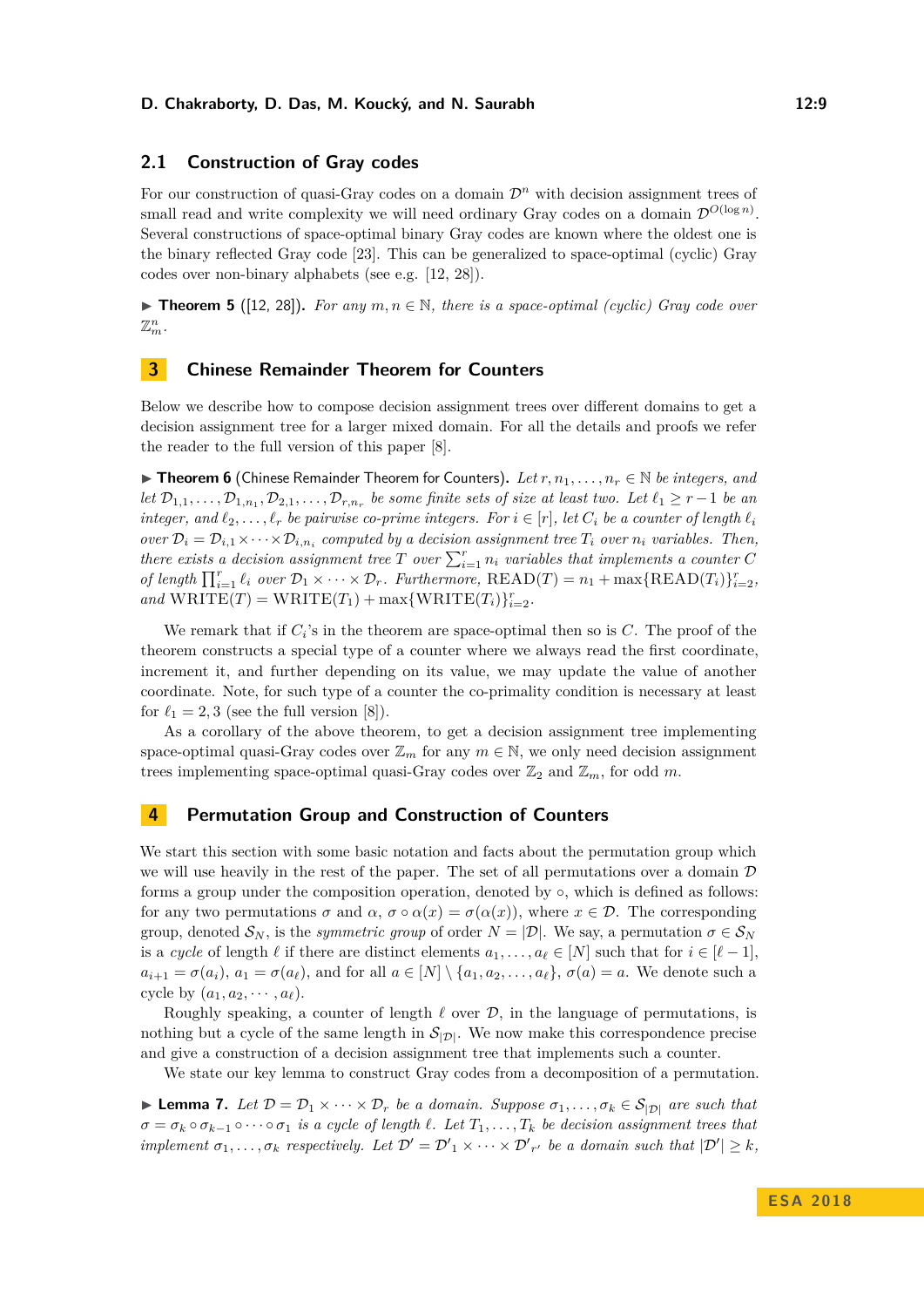#### **12:10 Space-Optimal Quasi-Gray Codes with Logarithmic Read Complexity**

and let  $T'$  be a decision assignment tree that implements a counter  $C'$  of length  $k'$  over  $D'$ *where*  $k' \geq k$ *.* 

*Then, there exists a decision assignment tree T that implements a counter of length*  $k' \ell$  over  $\mathcal{D}' \times \mathcal{D}$  such that  $\text{READ}(T) = r' + \max\{\text{READ}(T_i)\}_{i=1}^k$ , and  $\text{WRITE}(T) =$  $\text{WRITE}(T') + \max\{\text{WRITE}(T_i)\}_{i=1}^k$ .

**Proof sketch.** Suppose  $C' = (a_1, \ldots, a_{k'})$ . Now let us consider the following procedure P: on any input  $\langle x_1, x_2 \rangle \in \mathcal{D}' \times \mathcal{D}$ , if  $x_1 = a_j$  for some  $j \in [k]$ , set  $x_2 \leftarrow \sigma_j(x_2)$ . Next, increment the first coordinate, i.e., set  $x_1 \leftarrow next(C', x_1)$ .

Read and write complexity of the statement follows immediately. The correctness also follows from some basic property of permutation group together with the fact that  $\sigma$  is a cycle of length  $\ell$ .

In the next two sections we describe the construction of  $\sigma_1, \dots, \sigma_k \in \mathcal{S}_N$  where  $N = m^n$  for some  $m, n \in \mathbb{N}$  and how the value of *k* depends on the length of the cycle  $\sigma = \sigma_k \circ \sigma_{k-1} \circ \cdots \circ \sigma_1$ .

### <span id="page-9-0"></span>**5 Counters via Linear Transformation**

The construction in this section is based on linear transformations. Consider the vector space  $\mathbb{F}_q^n$ , and let  $L: \mathbb{F}_q^n \to \mathbb{F}_q^n$  be a linear transformation. A basic fact in linear algebra says that if *L* has *full* rank, then the mapping given by *L* is a bijection. Thus, when *L* is full rank, the mapping can also be thought of as a permutation over  $\mathbb{F}_q^n$ . Throughout this section we use many basic terms related to linear transformation without defining them, for the details of which we refer the reader to any standard text book on linear algebra (e.g. [\[29\]](#page-13-19)).

A natural way to build counter out of a full rank linear transformation is to fix a starting element, and repeatedly apply the linear transformation to obtain the next element (cf. [\[28\]](#page-13-3)). Clearly this only list out elements in the cycle containing the starting element. Therefore, we would like to choose the starting element such that we enumerate the largest cycle. Ideally, we would like the largest cycle to contain all the elements of  $\mathbb{F}_q^n$ . However this is not possible because any linear transformation fixes the all-zero vector. But there do exist full rank linear transformations such that the permutation given by them is a single cycle of length  $q^n - 1$ . Such a linear transformation would give us a counter over a domain of size  $q^n$  that enumerates all but one element. Clearly, a trivial implementation of the aforementioned argument would lead to a counter that reads and writes all *n* coordinates in the worst-case. In the rest of this section, we will develop an implementation and argue about the choice of linear transformation such that the read and write complexity decreases exponentially.

It is well known that every linear transformation *L* is associated with some matrix  $A \in \mathbb{F}_q^{n \times n}$  such that applying the linear transformation is equivalent to the left multiplication by *A*. Furthermore, *L* has full rank iff *A* is invertible over  $\mathbb{F}_q$ .

**Definition 8** (Elementary matrices). An  $n \times n$  matrix over a field  $\mathbb{F}$  is said to be an *elementary matrix* if it has one of the following forms:

- (a) The off-diagonal entries are all 0. For some  $i \in [n]$ ,  $(i, i)$ -th entry is a non-zero  $c \in \mathbb{F}$ . Rest of the diagonal entries are 1.
- **(b)** The diagonal entries are all 1. For some *i* and *j*,  $1 \leq i \neq j \leq n$ ,  $(i, j)$ -th entry is a non-zero  $c \in \mathbb{F}$ . Rest of the off-diagonal entries are 0.

From the definition it is easy to see that left multiplication by an elementary matrix of the first type is equivalent to multiplying the *i*-th row with *c*, and by an elementary matrix of the second type it is equivalent to adding *c* times *j*-th row to the *i*-th row.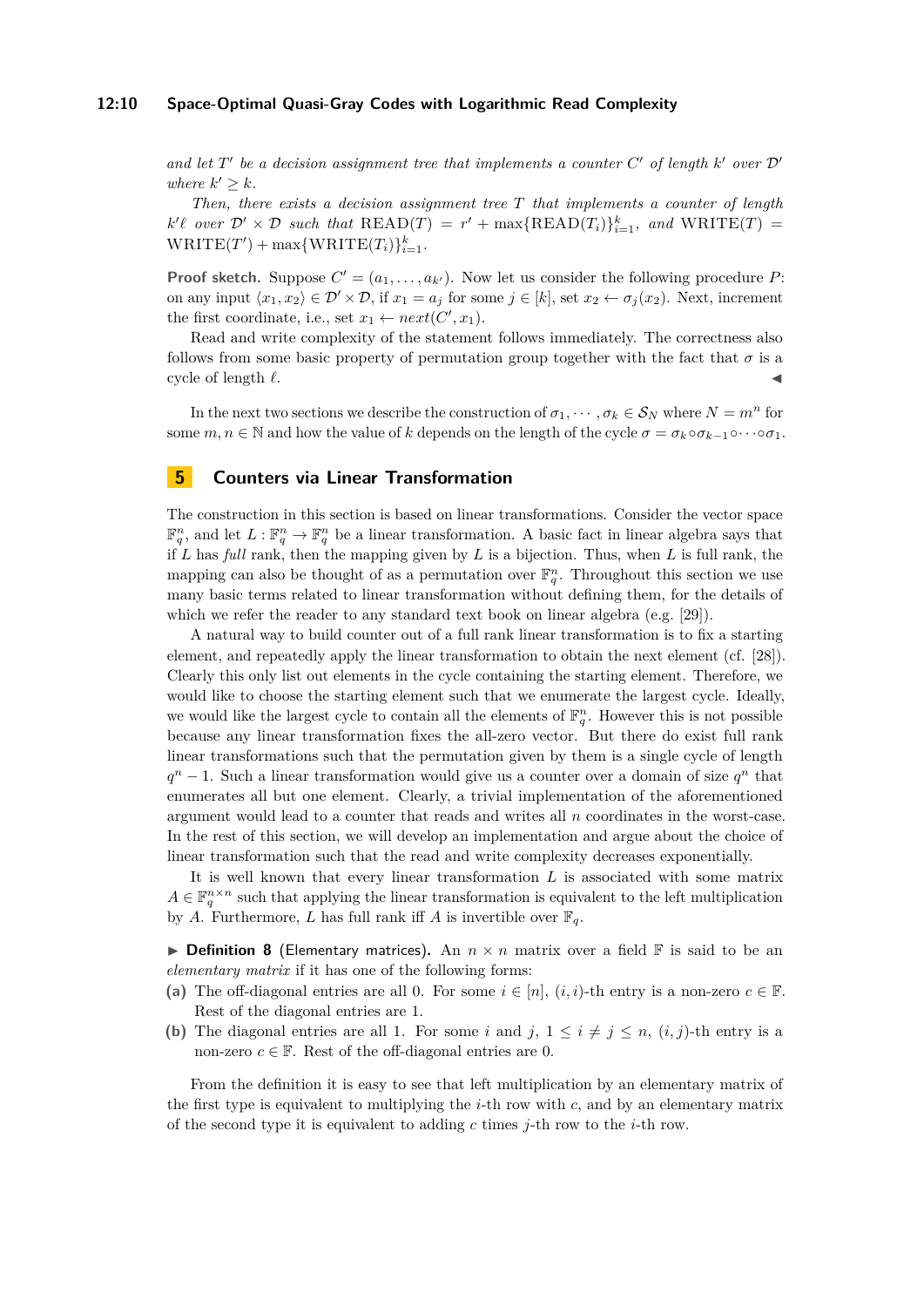<span id="page-10-0"></span>**Proposition 9.** Let  $A \in \mathbb{F}^{n \times n}$  be invertible. Then A can be written as a product of k *elementary matrices such that*  $k \leq n^2 + 4(n-1)$ *.* 

The proof follows from Gaussian elimination.

#### **5.1 Construction of the counter**

Let *A* be a full rank linear transformation from  $\mathbb{F}_q^n$  to  $\mathbb{F}_q^n$  such that when viewed as permutation it is a single cycle of length  $q^n - 1$ . More specifically, *A* is an invertible matrix in  $\mathbb{F}_q^{n \times n}$  such that for any  $x \in \mathbb{F}_q^n$  where  $x \neq (0, \ldots, 0)$ ,  $Ax, A^2x, \ldots, A^{(q^n-1)}x$  are distinct. Such a matrix exists, for example, take *A* to be the matrix of a linear transformation that corresponds to multiplication from left by a fixed generator of the multiplicative group of  $\mathbb{F}_{q^n}$  under the standard vector representation of elements of  $\mathbb{F}_{q^n}$ . Let  $A = E_k E_{k-1} \cdots E_1$  where  $E_i$ 's are elementary matrices.

<span id="page-10-1"></span>▶ **Theorem 10.** *Let q*, *A*, and *k be as defined above. Let*  $r$  ≥ log<sub>*a*</sub> *k. There exists a quasi-Gray code on the domain*  $(\mathbb{F}_q)^{n+r}$  *of length*  $q^{n+r} - q^r$  *that can be implemented using a decision assignment tree T such that*  $READ(T) \leq r + 2$  *and*  $WRITE(T) \leq 2$ *.* 

**Proof.** The proof follows readily from Lemma [7,](#page-8-0) where  $E_i$ 's play the role of  $\sigma_i$ 's, and noting that the permutation given by any elementary matrix can be implemented using a decision assignment tree that reads at most two coordinates and writes at most one. For the counter *C*' on  $(\mathbb{F}_q)^r$  we chose a Gray code of trivial read complexity *r* and write complexity 1.

Thus, we obtain a counter on a domain of size roughly  $kq^n$  that misses at most  $qk$ elements. Clearly, we would like to minimize k. A trivial bound on k is  $O(n^2)$  that follows from Proposition [9.](#page-10-0) We now discuss the choice of A so that k becomes  $O(n)$  based on primitive polynomials over finite fields.

Let  $p(z)$  be a primitive polynomial of degree *n* over  $\mathbb{F}_q$ , where  $p(z) = z^n + c_{n-1}z^{n-1} +$  $c_{n-2}z^{n-2} + \cdots + c_1z + c_0$ . The matrix *A* defined as follows is the matrix representing multiplication by some generator (a root of  $p(z)$ ) of the multiplicative group of  $\mathbb{F}_{q^n}$ :

| $c_{n-1}$ | -1       | J           |  |
|-----------|----------|-------------|--|
| $c_{n-2}$ | 0        | $\mathbf 1$ |  |
|           |          |             |  |
|           | $\theta$ | J           |  |
|           | 0.       | O.          |  |

It is easy to see that *A* can be written as a product of at most  $n + 4(n - 1)$  elementary matrices. (In case, *q* is a power of 2, then the number of elementary matrices in the product is at most  $n + 3(n - 1)$ .) Hence, from the discussion above and using Theorem [10,](#page-10-1) we obtain the following corollaries. Setting  $r = \lfloor \log(4n - 3) \rfloor$  in Theorem [10](#page-10-1) gives:

► **Corollary 11.** *For any*  $n' \geq 2$ *, and*  $n = n' + \lfloor \log(4n' - 3) \rfloor$ *, there exists a counter on*  $(\mathbb{Z}_2)^n$ *that misses at most* 8*n strings and can be implemented by a decision assignment tree that reads at most* 4 + log *n bits and writes at most* 2 *bits.*

By doubling the number of missed strings and increasing the number of read bits by one we can construct given counters for any  $\mathbb{Z}_2^n$ , where  $n \geq 15$ . For the general case, when *q* is a prime power, we obtain the following corollary by setting *r* to  $\lceil \log_q(5n - 4) \rceil$  or  $1 + \lceil \log_q(5n - 4) \rceil$  in Theorem [10.](#page-10-1)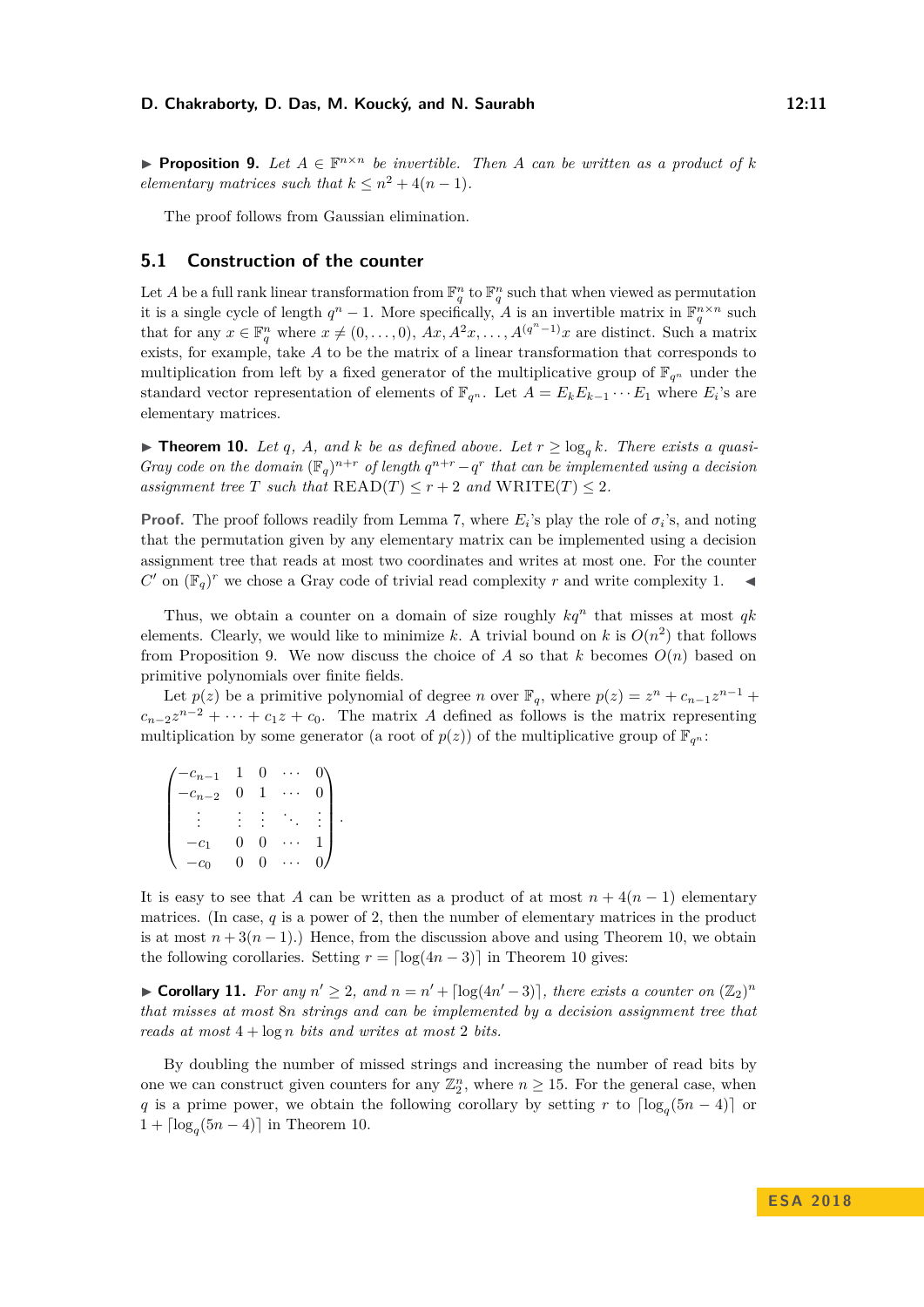#### **12:12 Space-Optimal Quasi-Gray Codes with Logarithmic Read Complexity**

▶ **Corollary 12** (Generalization of Theorem [2\)](#page-2-1). Let q be any prime power. For  $n \ge 15$ , there exists a counter on  $\mathbb{Z}_q^n$  that misses at most  $5q^2n$  strings and that is computed by a decision *assignment tree with read complexity at most*  $6 + \log_a n$  *and write complexity* 2*.* 

## <span id="page-11-0"></span>**6 Space-optimal Counters over**  $\mathbb{Z}_m^n$  **for any Odd**  $m$

In this section we sketch a proof of Theorem [1.](#page-2-0) We want to use Lemma [7.](#page-8-0) Set  $n' = n - c \cdot \log n$ for a suitable constant  $c > 0$ . We define permutations  $\alpha_1, \dots, \alpha_{n'} \in \mathcal{S}_N$ , for  $N = m^{n'}$ , such that  $\alpha = \alpha_{n'} \circ \cdots \circ \alpha_1$  is a cycle of length  $m^{n'}$ . We will show that each of these  $\alpha_i$ 's can be further decomposed into  $\alpha_{i,1}, \dots, \alpha_{i,j} \in S_N$  for some *j*, such that each of  $\alpha_{i,r}$  for  $r \in [j]$  can be implemented using DAT with read complexity 3 and write complexity 1. Finally we use Lemma [7](#page-8-0) by considering all these  $\alpha_{i,r}$ 's as  $\sigma_1, \cdots, \sigma_k$ , where *k* is  $O(mn^{3})$ .

For any  $i \in [n']$ , define  $\alpha_i$  as follows: for any  $\langle x_1, \dots, x_{n'} \rangle \in \mathbb{Z}_m^{n'}$ , if  $x_j = 0$  for all  $j = 1, \dots, i - 1$ , then  $x_i \leftarrow x_i + 1 \mod m$ . Observe,  $\alpha = \alpha_{n'} \circ \dots \circ \alpha_1$  is a cycle of length  $m^{n'}$ . Notice each  $\alpha_i$  is a  $(i-1)$ -function on  $\mathbb{Z}_m^{n'}$  (see Section [1.2](#page-4-1) for their definition). Now if for any  $i \in [n']$  we can find a set of 2-functions  $\alpha_{i,1}, \dots, \alpha_{i,k_i}$  such that  $\alpha_i = \alpha_{i,k_i} \circ \dots \circ \alpha_{i,1}$ , then we can use them as  $\sigma_j$ 's in Lemma [7.](#page-8-0) As a result the complexity in Theorem [1](#page-2-0) follows.

Note  $\alpha_1, \alpha_2$  and  $\alpha_3$  are already 2-functions. In the case of  $\alpha_i$  for  $4 \leq i \leq n'-2$ , we can directly adopt the technique from [\[3,](#page-12-15) [7\]](#page-12-12) to generate the desired set of 2-functions. For  $i = n' - 1$ , it is possible to generalize the proof technique of [\[13\]](#page-12-13) to decompose  $\alpha_{n'-1}$  but we have to develop a new technique to decompose  $\alpha_{n'}$ .

<span id="page-11-2"></span>► **Lemma 13.** For any  $4 \le i \le n' - 2$ , one can construct a set of 2-functions  $\alpha_{i,1}, \dots, \alpha_{i,k_i}$ *such that*  $\alpha_i = \alpha_{i,k_i} \circ \cdots \circ \alpha_{i,1}$  *where*  $k_i \leq c_1 \cdot (i-1)^2$  *for some constant*  $c_1 > 0$ *.* 

It remains to decompose  $\alpha_{n'-1}$  and  $\alpha_{n'}$ . A key tool is the following lemma.

<span id="page-11-1"></span> $\blacktriangleright$  **Lemma 14.** *Suppose there are two cycles,*  $\sigma = (t, a_1, \cdots, a_{\ell-1})$  *and*  $\tau = (t, b_1, \cdots, b_{\ell-1})$ *,* of length  $\ell \geq 2$  such that  $a_i \neq b_j$  for every  $i, j \in [\ell - 1]$ . Then,  $(\sigma \circ \tau)^{\ell} \circ (\tau \circ \sigma)^{\ell} = \sigma^2$ .

Let us now consider  $\alpha_{n'}$ , the case of  $\alpha_{n'-1}$  is analogous. For  $a = (m+1)/2$ , we define  $\sigma = (\langle 00 \cdots 0(0 \cdot a) \rangle, \langle 00 \cdots 0(1 \cdot a) \rangle, \cdots, \langle 00 \cdots 0((m-1) \cdot a) \rangle), \text{ and } \tau = (\langle (0 \cdot a) 00 \cdots 0 \rangle, \langle (1 \cdot a) 0 \cdot \cdots 0] \rangle)$  $a)$ 00 · · · 0 $\langle$ , · · ·  $\langle$  ( $(m-1) \cdot a$ )00 · · · 0 $\rangle$ ), where the multiplication is in  $\mathbb{Z}_m$ . In other words, we define  $\sigma$  by adding  $\alpha$  to the value of the last coordinate when all other coordinates are set to 0, and we define *τ* by adding *a* to the value of the first coordinate when all other coordinates are set to 0. Since *m* is co-prime with  $(m+1)/2$ ,  $\sigma$  and  $\tau$  are cycles of length *m*. (Here we use the fact that *m* is odd.) Observe that  $\sigma^2 = \alpha_{n'}$ , so by applying Lemma [14](#page-11-1) to  $\sigma$  and  $\tau$ we get  $\alpha_{n'}$ . It might seem we didn't make much progress towards decomposition, as now instead of one  $(n' - 1)$ -function  $\alpha_{n'}$  we have to decompose two  $(n' - 1)$ -functions  $\sigma$  and  $\tau$ . However, we will not decompose  $\sigma$  and  $\tau$  directly, but rather we obtain a decomposition for  $(\sigma \circ \tau)^m$  and  $(\tau \circ \sigma)^m$ . Surprisingly this can be done using a generalization of Lemma [13.](#page-11-2)

We consider an  $(n' - 3)$ -function  $\sigma'$  whose cycle decomposition contains  $\sigma$  as one of its cycles. Similarly we consider a 3-function  $\tau'$  whose cycle decomposition contains  $\tau$  as one of its cycles. We carefully choose these  $\sigma'$  and  $\tau'$  such that  $(\sigma' \circ \tau')^m = (\sigma \circ \tau)^m$  and  $(\tau' \circ \sigma')^m = (\tau \circ \sigma)^m$ . We will decompose  $\sigma'$  and  $\tau'$  to get the desired decomposition.

► **Lemma 15.** For any  $i \in \{n' - 1, n'\}$ , one can construct a set of 2-functions  $\alpha_{i,1}, \dots, \alpha_{i,k_i}$ *such that*  $\alpha_i = \alpha_{i,k_i} \circ \cdots \circ \alpha_{i,1}$  *where*  $k_i \leq c_2 \cdot m \cdot (i-1)^2$  *for some constant*  $c_2 > 0$ *.*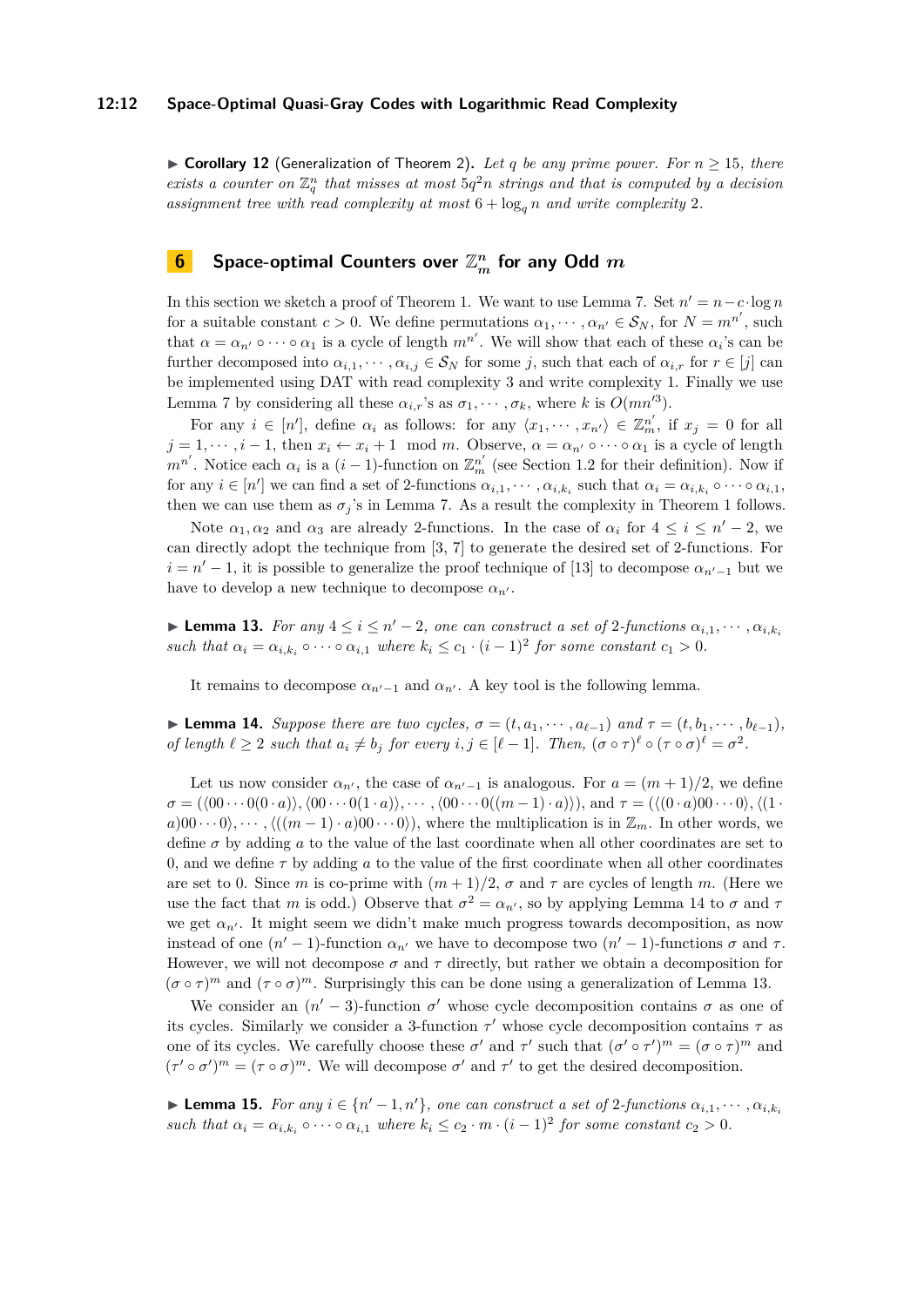#### **References**

- <span id="page-12-3"></span>**1** D. J. Amalraj, N. Sundararajan, and Goutam Dhar. Data structure based on Gray code encoding for graphics and image processing. In *Proceedings of the SPIE: International Society for Optical Engineering*, pages 65–76, 1990.
- <span id="page-12-14"></span>**2** David A. Mix Barrington. Bounded-width polynomial-size branching programs recognize exactly those languages in *NC*<sup>1</sup> . *Journal of Computer and System Sciences*, 38:150–164, 1989.
- <span id="page-12-15"></span>**3** Michael Ben-Or and Richard Cleve. Computing algebraic formulas using a constant number of registers. *SIAM J. Comput.*, 21(1):54–58, 1992. [doi:10.1137/0221006](http://dx.doi.org/10.1137/0221006).
- <span id="page-12-8"></span>**4** James R. Bitner, Gideon Ehrlich, and Edward M. Reingold. Efficient generation of the binary reflected Gray code and its applications. *Commun. ACM*, 19(9):517–521, 1976.
- <span id="page-12-5"></span>**5** Prosenjit Bose, Paz Carmi, Dana Jansens, Anil Maheshwari, Pat Morin, and Michiel H. M. Smid. Improved methods for generating quasi-Gray codes. In *Algorithm Theory - SWAT 2010, 12th Scandinavian Symposium and Workshops on Algorithm Theory, Bergen, Norway, June 21-23, 2010. Proceedings*, pages 224–235, 2010. [doi:10.1007/978-3-642-13731-0\\_](http://dx.doi.org/10.1007/978-3-642-13731-0_22) [22](http://dx.doi.org/10.1007/978-3-642-13731-0_22).
- <span id="page-12-6"></span>**6** Gerth Stølting Brodal, Mark Greve, Vineet Pandey, and Srinivasa Rao Satti. Integer representations towards efficient counting in the bit probe model. *J. Discrete Algorithms*, 26:34–44, 2014. [doi:10.1016/j.jda.2013.11.001](http://dx.doi.org/10.1016/j.jda.2013.11.001).
- <span id="page-12-12"></span>**7** Harry Buhrman, Richard Cleve, Michal Koucký, Bruno Loff, and Florian Speelman. Computing with a full memory: catalytic space. In *Symposium on Theory of Computing, STOC 2014, New York, NY, USA, May 31 - June 03, 2014*, pages 857–866, 2014. [doi:10.1145/2591796.2591874](http://dx.doi.org/10.1145/2591796.2591874).
- <span id="page-12-0"></span>**8** Diptarka Chakraborty, Debarati Das, Michal Koucký, and Nitin Saurabh. Optimal quasi-Gray codes: Does the alphabet matter? *CoRR*, 2017. [arXiv:1712.01834](http://arxiv.org/abs/1712.01834).
- <span id="page-12-1"></span>**9** C. C. Chang, H. Y. Chen, and C. Y. Chen. Symbolic Gray code as a data allocation scheme for two-disc systems. *The Computer Journal*, 35(3):299–305, 1992. [doi:10.1093/comjnl/](http://dx.doi.org/10.1093/comjnl/35.3.299) [35.3.299](http://dx.doi.org/10.1093/comjnl/35.3.299).
- <span id="page-12-2"></span>**10** M. S. Chen and K. G. Shin. Subcube allocation and task migration in hypercube multiprocessors. *IEEE Transactions on Computers*, 39(9):1146–1155, 1990. [doi:10.1109/12.](http://dx.doi.org/10.1109/12.57056) [57056](http://dx.doi.org/10.1109/12.57056).
- <span id="page-12-18"></span>**11** Richard Cleve. *Methodologies for Designing Block Ciphers and Cryptographic Protocols*. PhD thesis, University of Toronto, April 1989.
- <span id="page-12-16"></span>**12** Martin Cohn. Affine m-ary Gray codes. *Information and Control*, 6(1):70–78, 1963.
- <span id="page-12-13"></span>**13** Don Coppersmith and Edna Grossman. Generators for certain alternating groups with applications to cryptography. *SIAM J. Appl. Math.*, 29(4):624–627, 1975.
- <span id="page-12-11"></span>**14** C. Ding, D. Pei, and A. Salomaa. *Chinese Remainder Theorem: Applications in Computing, Coding, Cryptography*. World Scientific Publishing Co., Inc., River Edge, NJ, USA, 1996.
- <span id="page-12-19"></span>**15** David S. Dummit and Richard M. Foote. *Abstract Algebra*. John Wiley & Sons, 2004.
- <span id="page-12-9"></span>**16** Tomáš Dvořák, Petr Gregor, and Václav Koubek. Generalized Gray codes with prescribed ends. *Theor. Comput. Sci.*, 668:70–94, 2017. [doi:10.1016/j.tcs.2017.01.010](http://dx.doi.org/10.1016/j.tcs.2017.01.010).
- <span id="page-12-7"></span>**17** Gideon Ehrlich. Loopless algorithms for generating permutations, combinations, and other combinatorial configurations. *J. ACM*, 20(3):500–513, 1973. [doi:10.1145/321765.321781](http://dx.doi.org/10.1145/321765.321781).
- <span id="page-12-17"></span>**18** Ivan Flores. Reflected number systems. *IRE Transactions on Electronic Computers*, EC-5(2):79–82, 1956.
- <span id="page-12-10"></span>**19** Gudmund Skovbjerg Frandsen, Peter Bro Miltersen, and Sven Skyum. Dynamic word problems. *J. ACM*, 44(2):257–271, 1997. [doi:10.1145/256303.256309](http://dx.doi.org/10.1145/256303.256309).
- <span id="page-12-4"></span>**20** Michael L. Fredman. Observations on the complexity of generating quasi-Gray codes. *SIAM J. Comput.*, 7(2):134–146, 1978. [doi:10.1137/0207012](http://dx.doi.org/10.1137/0207012).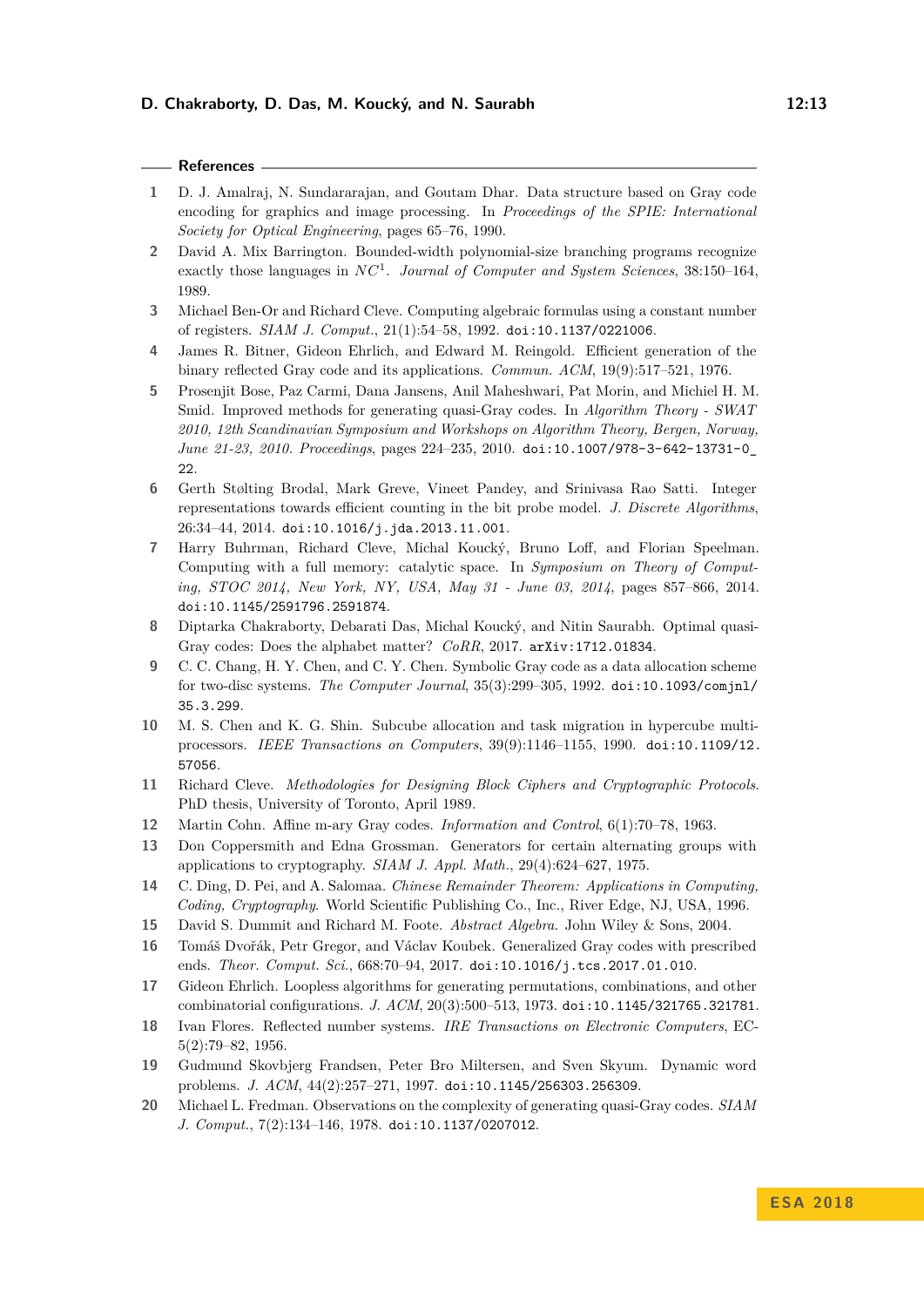#### **12:14 Space-Optimal Quasi-Gray Codes with Logarithmic Read Complexity**

- <span id="page-13-11"></span>**21** Zachary Frenette. Towards the efficient generation of Gray codes in the bitprobe model. Master's thesis, University of Waterloo, Waterloo, Ontario, Canada, 2016.
- <span id="page-13-7"></span>**22** E. Gad, M. Langberg, M. Schwartz, and J. Bruck. Constant-weight Gray codes for local rank modulation. *IEEE Transactions on Information Theory*, 57(11):7431–7442, 2011. [doi:](http://dx.doi.org/10.1109/TIT.2011.2162570) [10.1109/TIT.2011.2162570](http://dx.doi.org/10.1109/TIT.2011.2162570).
- <span id="page-13-1"></span>**23** F. Gray. Pulse code communication, 1953. US Patent 2,632,058. URL: [http://www.google.](http://www.google.com/patents/US2632058) [com/patents/US2632058](http://www.google.com/patents/US2632058).
- <span id="page-13-10"></span>**24** Petr Gregor and Torsten Mütze. Trimming and gluing Gray codes. In *34th Symposium on Theoretical Aspects of Computer Science, STACS 2017, March 8-11, 2017, Hannover, Germany*, pages 40:1–40:14, 2017. [doi:10.4230/LIPIcs.STACS.2017.40](http://dx.doi.org/10.4230/LIPIcs.STACS.2017.40).
- <span id="page-13-14"></span>**25** Felix Herter and Günter Rote. Loopless Gray code enumeration and the tower of bucharest. In *8th International Conference on Fun with Algorithms, FUN 2016, June 8-10, 2016, La Maddalena, Italy*, pages 19:1–19:19, 2016.
- <span id="page-13-6"></span>**26** A. Jiang, R. Mateescu, M. Schwartz, and J. Bruck. Rank modulation for flash memories. *IEEE Transactions on Information Theory*, 55(6):2659–2673, 2009. [doi:10.1109/](http://dx.doi.org/10.1109/TIT.2009.2018336) [TIT.2009.2018336](http://dx.doi.org/10.1109/TIT.2009.2018336).
- <span id="page-13-13"></span>**27** James T. Joichi, Dennis E. White, and S. G. Williamson. Combinatorial Gray codes. *SIAM J. Comput.*, 9(1):130–141, 1980. [doi:10.1137/0209013](http://dx.doi.org/10.1137/0209013).
- <span id="page-13-3"></span>**28** Donald E. Knuth. *The Art of Computer Programming. Volume 4A: Combinatorial Algorithms, Part 1*. Addison-Wesley Professional, 2011.
- <span id="page-13-19"></span>**29** Serge Lang. *Linear Algebra*. Undergraduate Texts in Mathematics. Springer New York, 1987.
- <span id="page-13-18"></span>**30** Rudolf Lidl and Harald Niederreiter. *Finite Fields*. Encyclopedia of Mathematics and its Applications. Cambridge University Press, 2 edition, 1996. [doi:10.1017/CBO9780511525926](http://dx.doi.org/10.1017/CBO9780511525926).
- <span id="page-13-12"></span>**31** H. M. Lucal. Arithmetic operations for digital computers using a modified reflected binary code. *IRE Transactions on Electronic Computers*, EC-8(4):449–458, 1959.
- <span id="page-13-5"></span>**32** J. Ludman. Gray code generation for mpsk signals. *IEEE Transactions on Communications*, 29(10):1519–1522, 1981. [doi:10.1109/TCOM.1981.1094886](http://dx.doi.org/10.1109/TCOM.1981.1094886).
- <span id="page-13-15"></span>**33** Torsten Mütze. Proof of the middle levels conjecture. *Proceedings of the London Mathematical Society*, 112(4):677–713, 2016.
- <span id="page-13-16"></span>**34** Torsten Mütze and Jerri Nummenpalo. Efficient computation of middle levels Gray codes. In *Algorithms - ESA 2015 - 23rd Annual European Symposium, Patras, Greece, September 14-16, 2015, Proceedings*, pages 915–927, 2015.
- <span id="page-13-17"></span>**35** Torsten Mütze and Jerri Nummenpalo. A constant-time algorithm for middle levels Gray codes. In *Proceedings of the Twenty-Eighth Annual ACM-SIAM Symposium on Discrete Algorithms, SODA 2017, Barcelona, Spain, Hotel Porta Fira, January 16-19*, pages 2238– 2253, 2017.
- <span id="page-13-9"></span>**36** Patrick K. Nicholson, Venkatesh Raman, and S. Srinivasa Rao. A survey of data structures in the bitprobe model. In *Space-Efficient Data Structures, Streams, and Algorithms - Papers in Honor of J. Ian Munro on the Occasion of His 66th Birthday*, pages 303–318, 2013. [doi:10.1007/978-3-642-40273-9\\_19](http://dx.doi.org/10.1007/978-3-642-40273-9_19).
- <span id="page-13-2"></span>**37** Albert Nijenhuis and Herbert S. Wilf. *Combinatorial Algorithms*. Academic Press, 1978.
- <span id="page-13-8"></span>**38** M. Ziaur Rahman and J. Ian Munro. Integer representation and counting in the bit probe model. *Algorithmica*, 56(1):105–127, 2010. [doi:10.1007/s00453-008-9247-2](http://dx.doi.org/10.1007/s00453-008-9247-2).
- <span id="page-13-0"></span>**39** Mikhail Raskin. A linear lower bound for incrementing a space-optimal integer representation in the bit-probe model. In *44th International Colloquium on Automata, Languages, and Programming, ICALP 2017, July 10-14, 2017, Warsaw, Poland*, pages 88:1–88:12, 2017.
- <span id="page-13-4"></span>**40** Dana Richards. Data compression and Gray-code sorting. *Information Processing Letters*, 22(4):201–205, 1986. [doi:10.1016/0020-0190\(86\)90029-3](http://dx.doi.org/10.1016/0020-0190(86)90029-3).